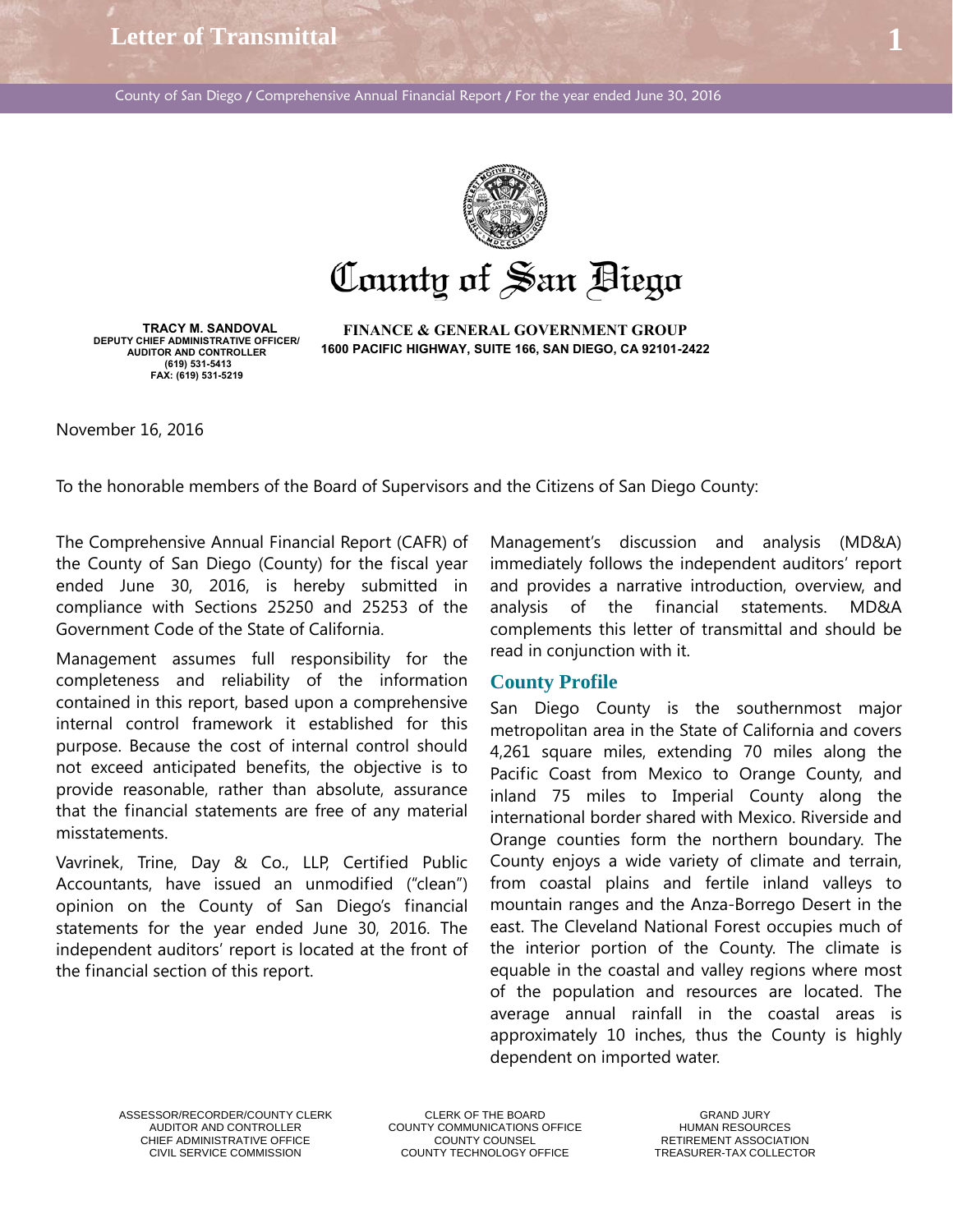According to the State of California Department of Finance (DOF) as of May 2016, the County's population estimate for January 1, 2015 was 3.26 million, which grew 0.8 percent to 3.29 million as of the January 1, 2016 estimate. San Diego is the second largest county by population in California and the fifth largest county by population in the nation, as measured by the U.S. Census Bureau. There are 18 incorporated cities in the County; the City of San Diego being the largest, with a population of approximately 1.39 million; and the City of Del Mar the smallest, at approximately 4,274.

The racial and ethnic composition of the County is as diverse as its geography. SANDAG projects that in 2035, San Diego's population breakdown will be: 36.3 percent White; 41.4 percent Hispanic; 13.9 percent Asian and Pacific Islander; 4.0 percent African American; and 4.1 percent all other groups. A significant growth in the Hispanic population is seen in this projection.

## **County Government, Economy and Outlook County Government**

San Diego became one of California's original 27 counties on February 18, 1850, shortly after California became the 31st State in the Union. The County functions under a charter adopted in 1933, as subsequently amended. A five-member Board of Supervisors elected to four-year terms in district, nonpartisan elections governs the County. Each board member is limited to no more than two terms and must reside in the district from which he or she is elected.

The Board of Supervisors sets priorities for the County and oversees most County departments and programs and approves their budgets. Per California Government Code Section 23005, the County may exercise its powers only through the Board of Supervisors or through agents and officers acting under the authority of the Board or authority conferred by law. The Board of Supervisors appoints the following officers: the Chief Administrative Officer (CAO), the County Counsel, the Probation Officer and the Clerk of the Board of Supervisors. The Chief Administrative Officer appoints the Assistant Chief Administrative Officer/ Chief Operating Officer, the Deputy Chief Administrative Officer/Auditor and Controller and all

other appointive officers. The CAO assists the Board of Supervisors in coordinating the function and operations of the County; is responsible for carrying out all of the Board's policy decisions that pertain to the functions assigned to that officer; and supervises the expenditures of all departments. Elected officials head the offices of the Assessor/ Recorder/ County Clerk, District Attorney, Sheriff and Treasurer-Tax Collector.

The State Legislature has granted each county the power necessary to provide for the health and wellbeing of its residents. The County provides a full range of public services to residents, including law enforcement, detention and correction, emergency response services, health and sanitation, parks and recreation, libraries and roads. The County also serves as a delivery channel for many State services, such as foster care, public health care and elections. These services are provided by five business Groups (Public Safety, the Health and Human Services Agency, Land Use and Environment, Community Services and Finance and General Government), each headed by a General Manager who reports to the CAO.

#### **Economy and Outlook**

The weak growth seen in the national economy at the end of calendar year 2015 was projected to pick up, buoyed by increased consumer spending and income growth. A significant indicator of the health of the U.S. economy is real gross domestic product (GDP), which measures the value of final goods and services produced in the U.S. in a given time period. In 2015, GDP increased by 2.4 percent, the same rate of increase seen in 2014 (2.4 percent). According to the U.S. Department of Commerce Bureau of Economic Analysis (BEA), the increase in real GDP in 2015 resulted from positive contributions from personal consumption expenditures (PCE), nonresidential fixed investment, residential fixed investment, private inventory investment, state and local government spending, and exports.

According to the minutes of the July 26-27, 2016 meeting of the Federal Open Market Committee of the Federal Reserve Board, real GDP growth for 2016 was revised slightly based on weakness in second quarter results, including a soft construction market. Estimates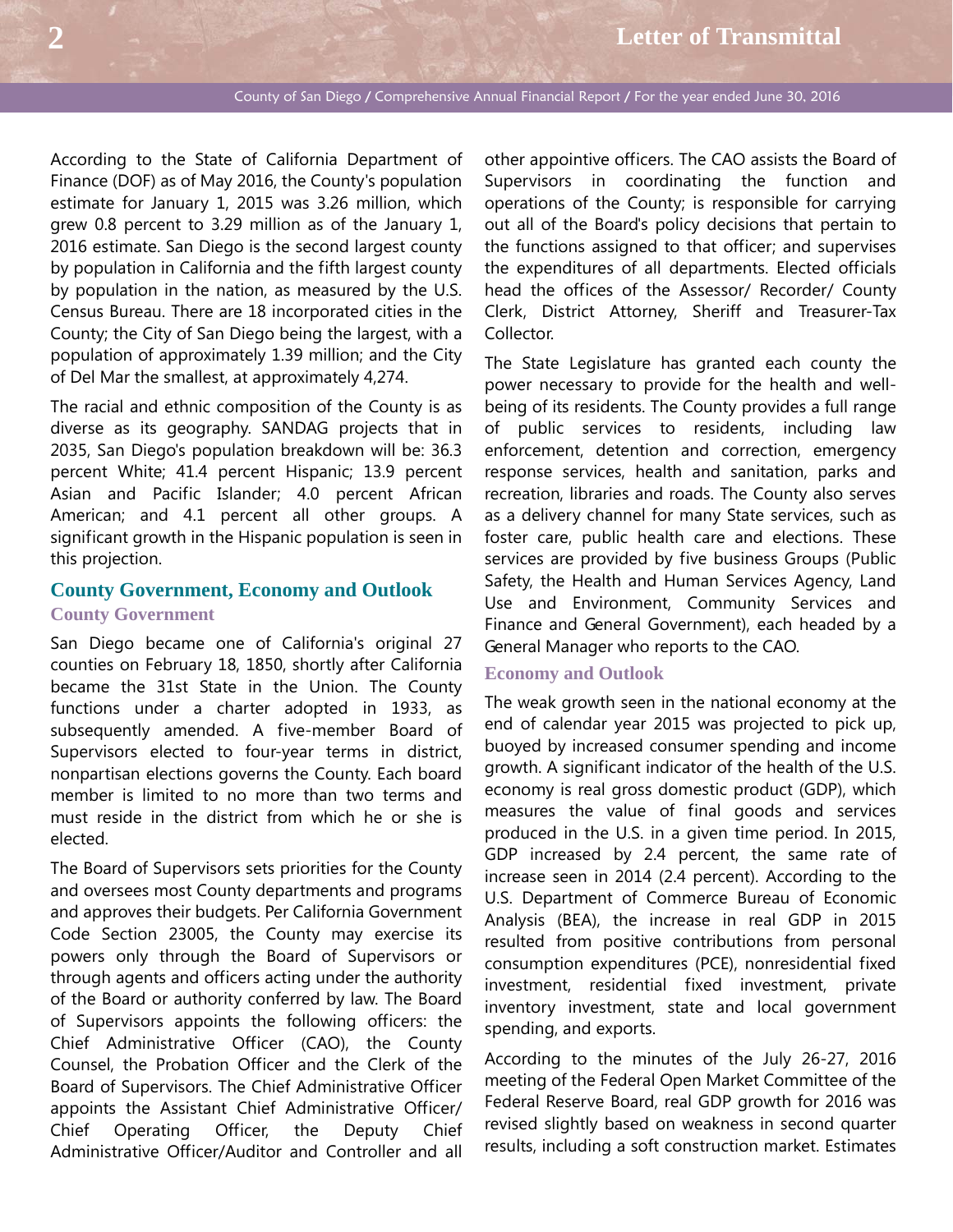# **Letter of Transmittal 3**

County of San Diego / Comprehensive Annual Financial Report / For the year ended June 30, 2016

of consumer price inflation also saw revisions due to declines in crude oil prices, although inflation was projected to increase over the next several years due to rising energy and non-energy imports prices. Unemployment was projected to be flat throughout 2016, then to gradually decrease until 2018. Over the 12 months ending in June 2016, total consumer prices as measured by the consumer price index (CPI) rose 1 percent, while core CPI inflation was estimated at 2.25 percent. Longer-term inflation expectations remained relatively stable.

According to the UCLA Anderson Forecast of June 2016, GDP is expected to grow 1.7 percent in 2016 and at an average rate of 2.2 percent through 2018, notably slower than the quarterly growth rate of 3 percent seen in the 40-year period between 1965-2005. Nonetheless, the economy is predicted to generate 2.7 million jobs nationwide in 2016 and 2.1 million jobs in 2017. National economic growth is projected to be supported by increases in consumer spending and housing.

Based on the Kiplinger Economic Forecast for the housing market published on July 29, 2016, low mortgage rates and job growth is anticipated to prompt home buying and residential construction in the second half of 2016. Nationally, home prices rose 5 percent over the past year, although San Diego was noted as one of the areas that has seen more modest gains. This may indicate a period of slowing appreciation in a previously "hot" market.

California accounts for more than 13 percent of the nation's GDP which is by far, the largest of any state according to the July 27, 2016 news release from the Bureau of Economic Analysis. According to the California Department of Finance, in 2015, California's State GDP grew 5.7 percent, outperforming the nation's GDP growth rate of 2.4 percent. Overall, California's economy is large and growing rapidly. The State received more venture capital funds in 2015 than all 49 other states combined (\$33.5 billion and \$24.2 billion, respectively), as reported by the Los Angeles County Economic Development Corporation's Kyser Center for Economic Research in the Economic Forecast, February 2016. The Kyser Center added that California is a global leader in the technology, aerospace, life sciences, entertainment, tourism and agriculture industries. Silicon Valley leads the world in technological innovation and the San Diego region is a global hub for biotechnology and pharmaceutical research.

According to the Kyser Center, throughout 2015 nearly every major industry sector in the State added jobs with the exception of nondurable goods manufacturing and natural resources, based largely on reduced energy sector investment due to low energy prices. Growth is anticipated in nonfarm jobs, by 2.5 percent in 2016, and slowing to 1.6 percent in 2017. The unemployment rate is expected to decline in 2016, while personal income and total taxable sales should increase, with additional gains forecasted in 2017.

According to the California Employment Development Department's news release dated July 22, 2016, California's unemployment rate increased to 5.4 percent in June 2016, for a total gain of more than 2.2 million jobs since the economic recovery began in February 2010.

Statewide, construction activity and employment in 2015 saw increases, after struggling in the years during and immediately following the Great Recession. According to the UCLA Anderson Forecast of December 2015, nonresidential construction permits rose by 4.3 percent to \$24.7 billion and new home permits showed a gain of 12.4 percent in 2015. The Anderson forecast dated June 2016 projects that both residential and nonresidential construction permit activity is expected to increase in 2016.

San Diego's economic outlook continues to be moderately positive. According to the National University System Institute for Policy Research's (NUSIPR's) San Diego 2016 Economic Outlook report, the region's economy grew a modest 1.4 percent in 2014, the lowest increase since emerging from the recession in 2010. GDP growth in 2015 was estimated to have improved slightly to 2.1 percent. In 2016 San Diego's GDP was projected to increase 1.9 percent, lagging California but modestly outperforming the nation. San Diego's various industry sectors are forecasted for uneven growth with some sectors still struggling to recover from economic damage of the recession, including: transportation and utilities; and finance, insurance, real estate and leasing. Growth in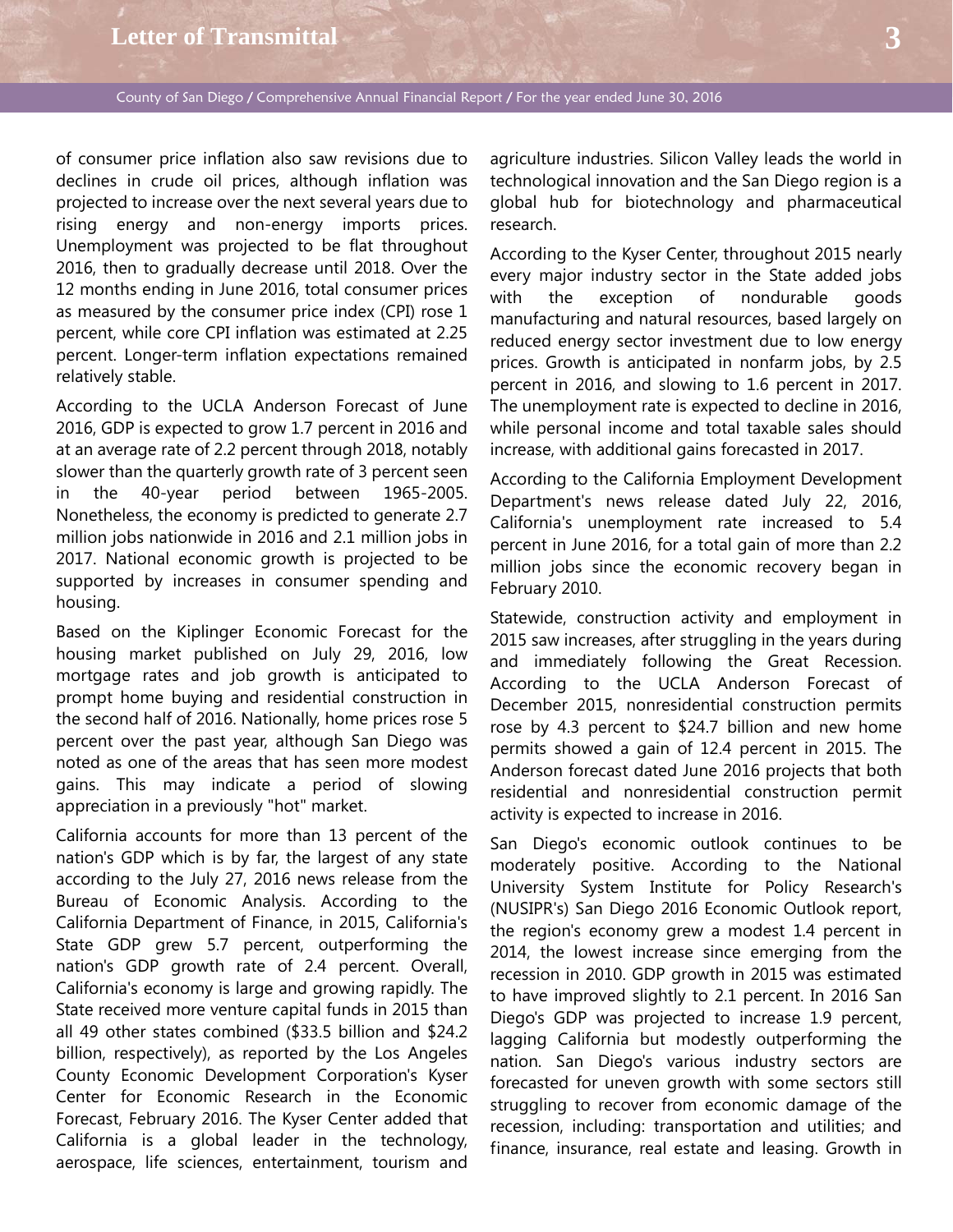the government sector was slightly positive due to increases in State and local government spending, enough to compensate for reduced federal military spending.

The San Diego region is home to the largest concentration of military in the world, making the military presence an important driver of the region's economy. In addition, San Diego is a thriving hub for the technology-oriented industries, an important manufacturing center and a popular travel destination. The region's quality of life attracts a well-educated, talented workforce and well-off retirees which contribute to local consumer spending.

However, the region continues to experience a decades-long squeeze on middle wage jobs, according to the NUSIPR report. In 2001 middle wage jobs accounted for 56.6 percent of San Diego total payroll employment. Through the recession and subsequent recovery, that ratio decreased to 49.5 percent as of 2014. In that time, the proportion of lower wage jobs increased while higher wage jobs saw the greatest surge. These job trends are likely to continue in 2016, the result being that the region's jobs are accumulating on the top and bottom of the wage scale, with fewer in the middle. This has significant implications on housing, income, education, and business needs beyond 2016.

The state of the economy plays a significant role in the County's ability to provide core services and the mix of other services sought by the public. The real estate market impacts the County's general purpose revenue (GPR). Actual GPR increased in Fiscal Year 2015-16 from Fiscal Year 2014-15. General purpose revenue funds local services when no other funding is available and funds the County's share of costs for services that are provided in partnership with the State and federal governments. The County continues to adjust to changing roles and responsibilities in the areas of health, public safety, and redevelopment.

County management continuously evaluates and responds to the changing economic environment and its impact on the cost and the demand for County services. Specific actions are detailed in the Fiscal Year 2016-18 Adopted Operational Plan which can be accessed at http://www.sdcounty.ca.gov/auditor/

#### opplan/adoptedlist.html.

#### **County's Economic Base**

The County's economic stability is based on significant manufacturing presence and innovation clusters (e.g. energy storage, cyber-security, and clean tech), a large tourist industry attracted by the favorable climate of the region, a considerable defense-related presence from federal spending, and a thriving hub of biotech and telecommunications industries. Highlights of seasonally unadjusted County employment as of August 2016 data from the California Employment Development Department Labor Market Information Division are listed below:

- Non-farm industry employment totals 1.4 million jobs. This represents a gain of more than 25,000 jobs from August 2015. In comparison, agriculture includes 9,200 jobs, or 0.6 percent of all industries in the region.
- Goods-producing industries make up 12.6 percent of non-farm employment or 179,300 jobs. The most significant sectors include manufacturing, which accounted for 7.5 percent of non-farm employment or 106,600 jobs; and construction employment, which accounted for 5.1 percent of total non-farm employment or 72,300 jobs.
- **Private** (non-government) services industries constitute the largest share of employment in the region and accounted for 70.9 percent of non-farm employment, with more than 1.0 million employed. These industries include: transportation, information, financial activities, professional and business services, education and health services, leisure and hospitality, and other services.
- Of these, professional and business services make up the largest non-government sector, comprising 23.6 percent of private service-providing employment, totaling 237,900 jobs. Other large non-government sectors in this industry category include: trade, transportation and utilities (220,300 jobs), leisure and hospitality (197,800 jobs) and educational and health services (197,700 jobs).
- Government accounted for 16.4 percent of nonfarm service-providing employment, or 233,600 jobs. San Diego's local governments, including education, contribute significantly to this sector.

County revenues that are affected by the state of the local economy include property taxes, sales taxes, and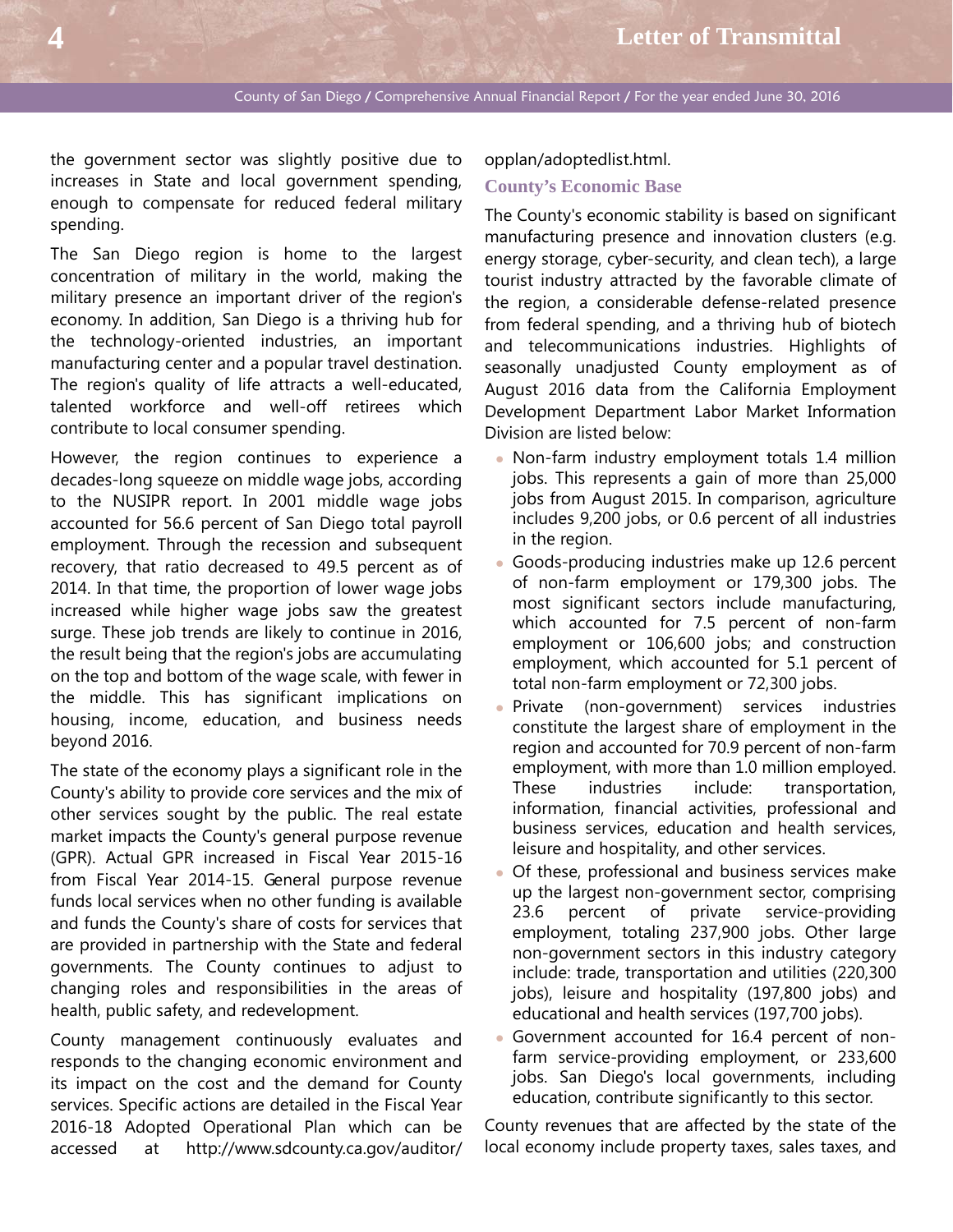# **Letter of Transmittal 5**

County of San Diego / Comprehensive Annual Financial Report / For the year ended June 30, 2016

charges for services. Key factors impacting these revenues include real estate activity and consumer spending which are in turn greatly influenced by interest rates and employment levels. Short and longterm interest rates remain low by historical standards.

San Diego County's residential real estate market ended 2015 on a positive note. The median price for all homes sold was \$462,750 in January 2016, up 6.4 percent from a year earlier, but less than the January 2006 peak of \$500,000. According to the Kyser Center report, regional home sales for all of 2015 rose by 9.0 percent over the previous year, consistent with California as a whole. New home construction rose in 2015 after a drop the prior year. Building permits increased 52.2 percent from 6,603 units in 2014 to 10,049 units in 2015.

Another measure of the housing market is the rate of foreclosures, as well as the companion indices of notices of loan default and deeds recorded (changes in ownership). According to the San Diego County Assessor/Recorder/County Clerk, foreclosures compared to total deeds recorded averaged 0.3 percent over the three-year period of 2003 through 2005, then rose significantly reaching 16.9 percent in 2008 and declining to 1.4 percent in 2015. Total deeds recorded through December 2015 were 128,164, an increase of 10.2 percent from the previous year.

In San Diego County, according to the San Diego County Assessor/Recorder/County Clerk, notices from lenders to property owners that they were in default on their mortgage loans increased markedly from 2003 through 2009, and foreclosures rose dramatically from 2003 through 2008 before declining 21 percent in 2009. San Diego County saw 5,142 Notices of Default in 2015, down 12.2 percent from the 2014 level of 5,855. The percentage of properties with delinquent mortgage loans that went into foreclosure averaged at approximately 11.6 percent from 2003 through 2005. During the recession, this indicator peaked at 57.5 percent in 2008 but has declined to 36.0 percent in 2015, an increase of 1.2 percent from 2014.

Overall, there seems to be a general view that slow economic recovery at the national, state and local levels will continue.

### **General Management System**

The General Management System (GMS) is the County's foundation that guides operations and service delivery to residents, businesses and visitors. The GMS identifies how the County sets goals, prioritizes the use of resources, evaluates performance, ensures collaboration and recognizes accomplishments in a structured, coordinated way. By communicating and adhering to this strategic framework, the County of San Diego is able to create and maintain an organizational culture that values transparency, accountability, innovation, and fiscal discipline and that provides focused, meaningful public services.

At the heart of the GMS are five overlapping components which ensure that the County asks and answers crucial questions, as well as completes required deliverables:

- **Strategic Planning**
- Operational Planning
- Monitoring and Control
- Functional Threading
- Motivation, Rewards and Recognition

These five GMS components form an annual cycle that is renewed each fiscal year with review of the Strategic Plan and development of a new Operational Plan. More information about the GMS and the Strategic Plan is available online at: www.sdcounty.ca.gov/cao/.

Context for Strategic and Operational Planning

To be effective, the goals that the County sets and the resources that are allocated must be consistent with the purpose of the organization. The context for all strategic and operational planning is provided by the County's vision; a vision that can only be realized through strong regional partnerships with the community, stakeholders and employees.

Vision:

A region that is Building Better Health, Living Safely and Thriving - Live Well San Diego

### Mission:

To efficiently provide public services that build strong and sustainable communities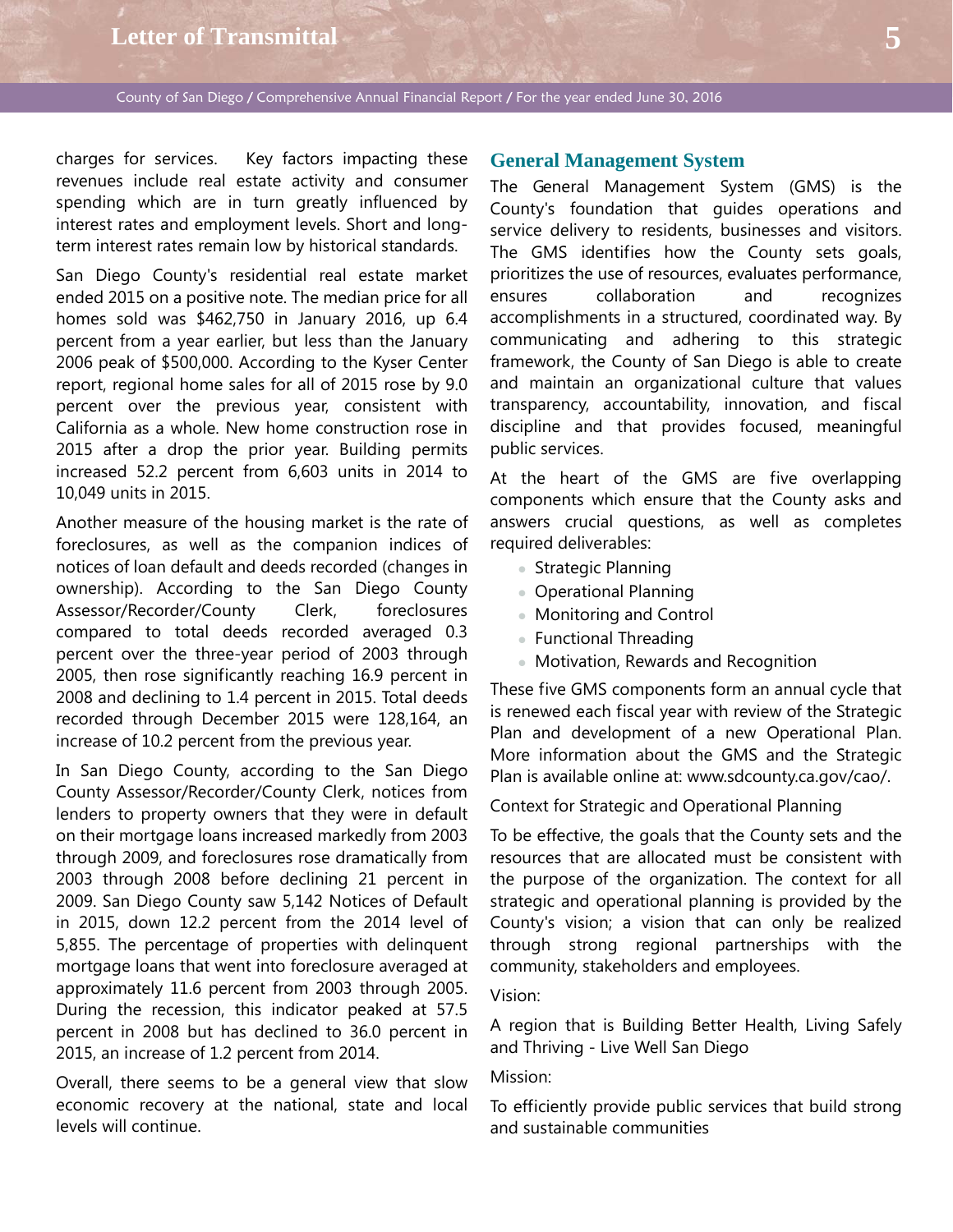#### Values:

The County recognizes that "The noblest motive is the public good." As such, there is an ethical obligation for employees to uphold basic standards as we conduct operations. The County is dedicated to:

- Integrity Character First
	- We maintain the public's trust through honest and fair behavior
	- We exhibit the courage to do the right thing for the right reason
	- We are dedicated to the highest ethical standards
- Stewardship Service Before Self
	- We are accountable to each other and the public for providing service and value
	- We uphold the law and effectively manage the County's public facilities, resources and natural environment
	- We accept personal responsibility for our conduct and obligations
	- We will ensure responsible stewardship of all that is entrusted to us
- Commitment Excellence in all that we do
	- We work with professionalism and purpose
	- We make a positive difference in the lives of the residents we serve
	- We support a diverse workforce and inclusive culture by embracing our differences
	- We practice civility by fostering an environment of courteous and appropriate treatment of all employees and the residents we serve
	- We promote innovation and open communication

## **Strategic and Operational Planning (Budgetary) Process**

The County ensures operations are strategically aligned across the organization by developing a fiveyear Strategic Plan that sets forth priorities the County will accomplish with public resources. The Strategic Plan is developed by the Chief Administrative Officer (CAO) and the County Executive Team, based on the policies and initiatives set by the Board of Supervisors, an enterprise review of the issues, risks and opportunities facing the region and reflects the changing environment, economy and community needs. All County programs support at least one of

these four Strategic Initiatives through Audacious Visions, Enterprise-Wide goals and Cross-Departmental or departmental objectives that make achievement of the initiatives possible. The Strategic Initiatives include:

- **Healthy Families**
- **Safe Communities**
- **Sustainable Environments**
- **Operational Excellence**

The Operational Plan provides the County's detailed financial plan for the next two fiscal years. However, pursuant to Government Code Section 29000 et seq., State law allows the Board of Supervisors to formally adopt only the first year of the Operational Plan as the County's budget. The Board approves the second year of the plan in principle for planning purposes. To demonstrate that resources are allocated to support the County's Strategic Plan, all program objectives in the Operational Plan and department performance measures are aligned with the County's Strategic Initiatives, Audacious Visions and/or Enterprise-Wide Goals. State law permits modifications to the adopted budget during the year with approval by the Board of Supervisors, or in certain instances, by the Deputy Chief Administrative Officer/Auditor and Controller. The Chief Administrative Officer reviews the status of the County's performance against the budget, and requests adjustments as needed, in a quarterly status report to the Board of Supervisors.

### **Financial (Budgetary) Policies**

California Government Code (GC) Sections 29000 through 29144 provide the statutory requirements pertaining to the form and content of the County's budget. Government Code Section 29009 requires a balanced budget in the proposed and final budgets, defined as "funding sources shall equal the financing uses".

County Charter Section 703 establishes the Chief Administrative Officer as responsible for all Groups/ Agencies and their departments (except departments with elected officials as department heads), for supervising the expenditures of all departments and for reporting to the Board of Supervisors whether specific expenditures are necessary.

County Administrative Code Article VII establishes the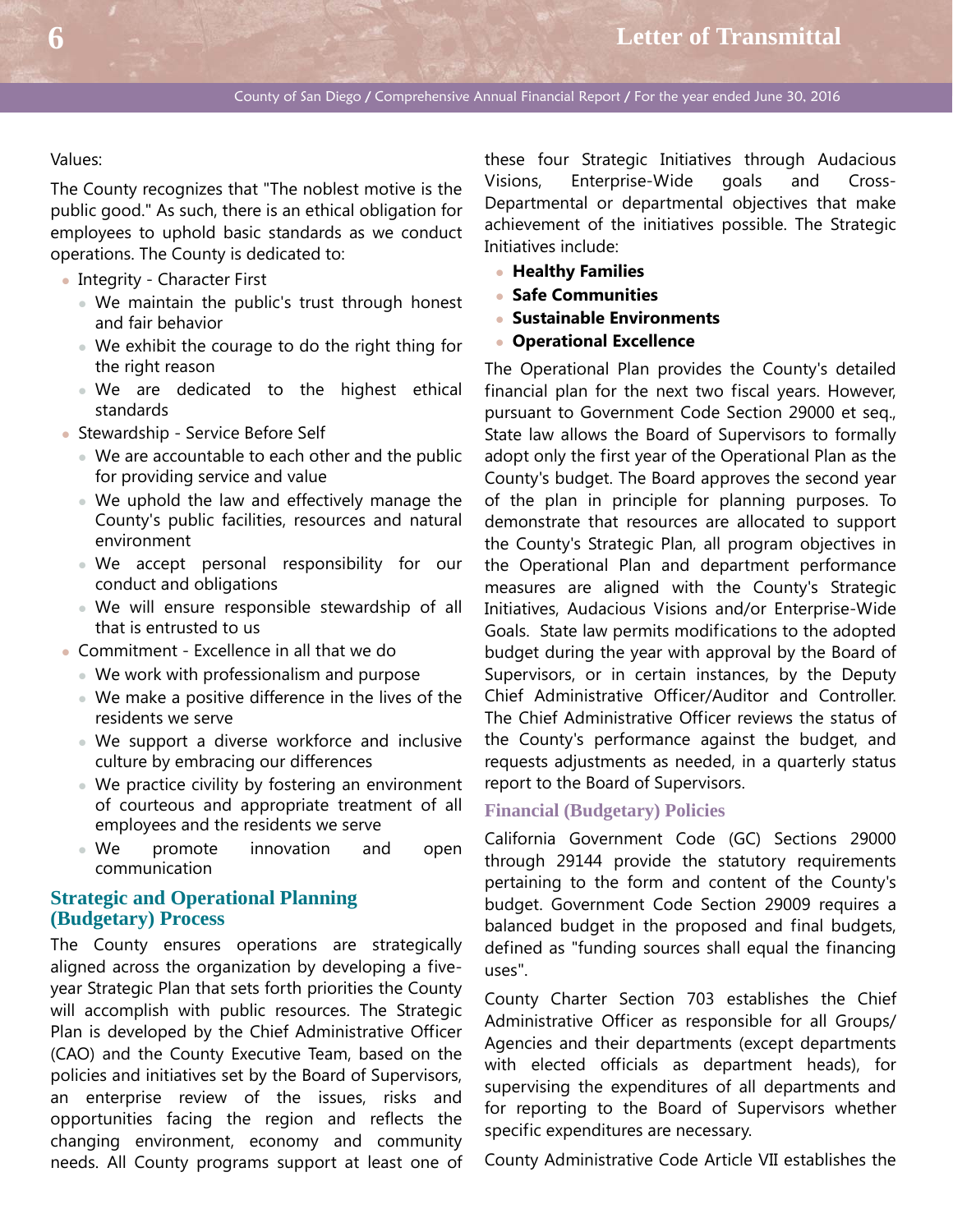# **Letter of Transmittal 7**

County of San Diego / Comprehensive Annual Financial Report / For the year ended June 30, 2016

components and timeline for the budget process and establishes the Chief Administrative Officer as responsible for budget estimates and submitting recommendations to the Board of Supervisors. This article also establishes guidelines for the use of fund balance and the maintenance of reserves in order to protect the fiscal health and stability of the County. Expenditures for services are subject to fluctuations in demand and revenues are influenced by changes in the economy and State and federal regulations. This section ensures the County is prepared for unforeseen events by establishing and maintaining prudent levels of fund balance and reserves, and by ensuring that all one-time resources generated by the County are appropriated for one-time expenditures only.

The County has the following financial policies that serve as guidelines for the budget process:

## **Board of Supervisors Policies**

A-136 Use of County of San Diego General Management System for Administration of County Operations: Establishes the General Management System (GMS) as the formal guide for the administration of County departments, programs and services, and ensures that all County departments and offices operate in compliance with the GMS.

B-29 Fees, Grants, Revenue Contracts - Department Responsibility for Cost Recovery: Provides a methodology and procedure to encourage County departments to recover full cost for services whenever possible.

M-13 Legislative Policy: State-Mandated Local Program Costs: Calls on the State and Federal Legislature to encourage equitable reimbursement of mandated program costs.

## **Administrative Manual**

0030-01 Procedure for Fees, Grants and Revenue Contracts for Services Provided to Agencies or Individuals Outside the County of San Diego Organization: Establishes a procedure within the framework of Board of Supervisors Policy B-29, to serve as guidance in the process of recovering full costs for services provided to agencies or individuals outside the County of San Diego organization under grants or contracts or for which fees may be charged.

0030-06 State Mandated Cost Recovery: Establishes guidelines to attempt full recovery of all Statemandated costs resulting from chaptered legislation and executive orders.

0030-14 Use of One-Time Revenues: One-time revenue will be appropriated only for one-time expenditures such as capital projects or equipment, not for ongoing programs.

0030-22 Revenue Management - Auditor and Controller Responsibilities: The Auditor and Controller is responsible for reviewing and evaluating revenues from all sources in order to maximize these revenues within legal provisions and to institute internal controls and systems to be used by departments to estimate, claim, and collect revenues.

0030-23 Use of the Capital Program Funds (CPFs), Capital Project Development and Budget Procedures: Establishes procedures for developing the scope of capital projects, monitoring the expenditure of funds for capital projects, timely capitalization of assets and closure of capital projects within the Capital Program Funds.

## **Strategic Initiatives and Achievements**

Strategic planning communicates the County's strategic direction for the next five years. The Strategic Plan explains the County's four strategic initiatives, in addition to its vision, mission and values. The four strategic initiatives focus on how the County achieves the vision of a region that is Building Better Health, Living Safely and Thriving.

The five-year Strategic Plan is developed by the Chief Administrative Officer, the Assistant CAO/Chief Operating Officer, the five General Managers and the Strategic Planning Support Team based on the policies and initiatives set by the Board of Supervisors and a countywide review of the risks and opportunities facing the region.

The four strategic initiatives are:

 **Healthy Families** - ensure every resident has the opportunity to make positive healthy choices, that San Diego County has fully optimized its health and social service delivery system and makes health, safety and thriving a focus of all policies and programs.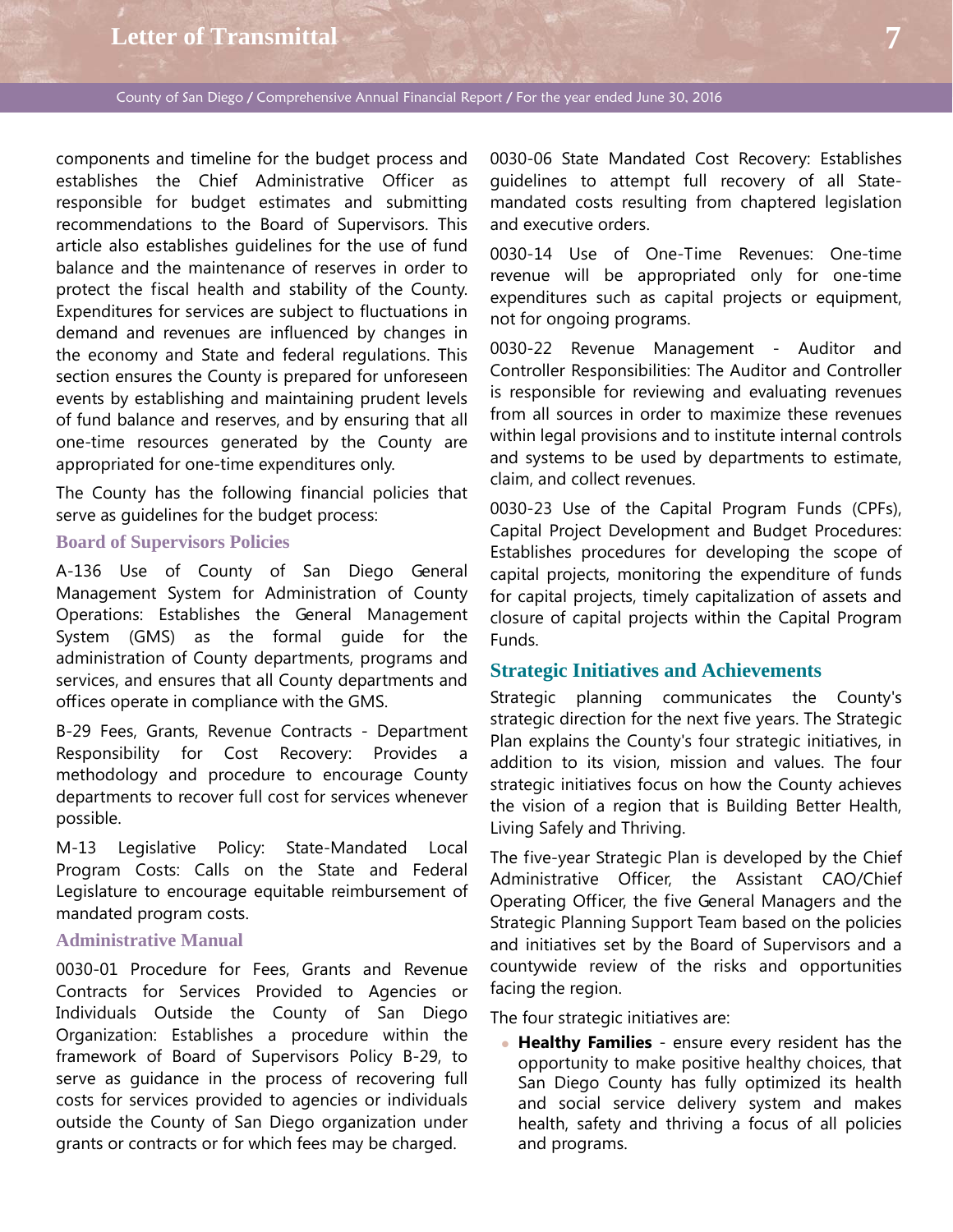- **Safe Communities**  make San Diego the safest and most resilient community in the nation, where youth are protected and the criminal justice system is balanced between accountability and rehabilitation.
- **Sustainable Environments**  strengthen the local economy through planning, development and infrastructure, protect San Diego's natural and agricultural resources and promote opportunities for residents to engage in community life and civic activities.
- **Operational Excellence**  promote continuous improvement in the organization through problem solving, teamwork and leadership, focus on customers' needs and keep employees positive and empowered.

Strategic planning starts with audacious visions, which are bold statements detailing the impact the County wants to make in the community. Enterprise-wide goals (EWGs) support the audacious visions by focusing on collaborative efforts that inspire greater results than any one department could accomplish alone. Audacious visions and EWGs are developed to support each of the strategic initiatives.

County EWGs for each Initiative include:

#### **Healthy Families**

- Promote the implementation of a service delivery system that is sensitive to those individuals who have been affected by traumatic circumstances.
- Strengthen the local food system and support the availability of healthy foods, nutrition education and nutrition assistance for those who need it.
- Pursue policy change for healthy, safe and thriving environments with a special focus on residents who are in our care or rely on us for support.
- Leverage internal communication resources, resource groups, and social media to enhance employee understanding of Live Well San Diego.

#### **Safe Communities**

- Encourage and promote residents to take important and meaningful steps to protect themselves and their families for the first 72 hours during a disaster.
- Plan, build and maintain safe communities to improve the quality of life for all residents.
- Strengthen our prevention and enforcement strategies to protect our youth from crime, neglect and abuse.
- Expand data-driven crime prevention strategies and utilize current technologies to reduce crime at the local and regional level.
- Fully implement a balanced-approach model that reduces crime by holding offenders accountable while providing them access to rehabilitation.

#### **Sustainable Environments**

- Provide and promote services that increase consumer and business confidence.
- Enhance the quality of the environment by focusing on sustainability, pollution prevention and strategic planning.
- Foster an environment where residents engage in recreational interests by enjoying parks, open spaces and outdoor experiences.
- Create and promote diverse opportunities for residents to exercise their right to be civically engaged and finding solutions to current and future challenges.

#### **Operational Excellence**

- Align services to available resources to maintain fiscal stability.
- Provide modern infrastructure, innovative technology and appropriate resources to ensure superior service delivery to our customers.
- **Strengthen our customer service culture to ensure** a positive customer experience.
- Develop, maintain and attract a skilled, adaptable and diverse workforce by providing opportunities for our employees to feel valued, engaged and trusted.

Within the structure of the two-year operational planning process, the County plans for and attains interim progress toward achievement of the Strategic Initiatives. Some of the highlights over the last year include:

#### **Healthy Families**

Promote the implementation of a service delivery system that is sensitive to individuals' needs

 Assisted 67% (2,774 of 4,100) of children entering kindergarten by identifying students with a developmental, social emotional or behavioral need and providing their parents with the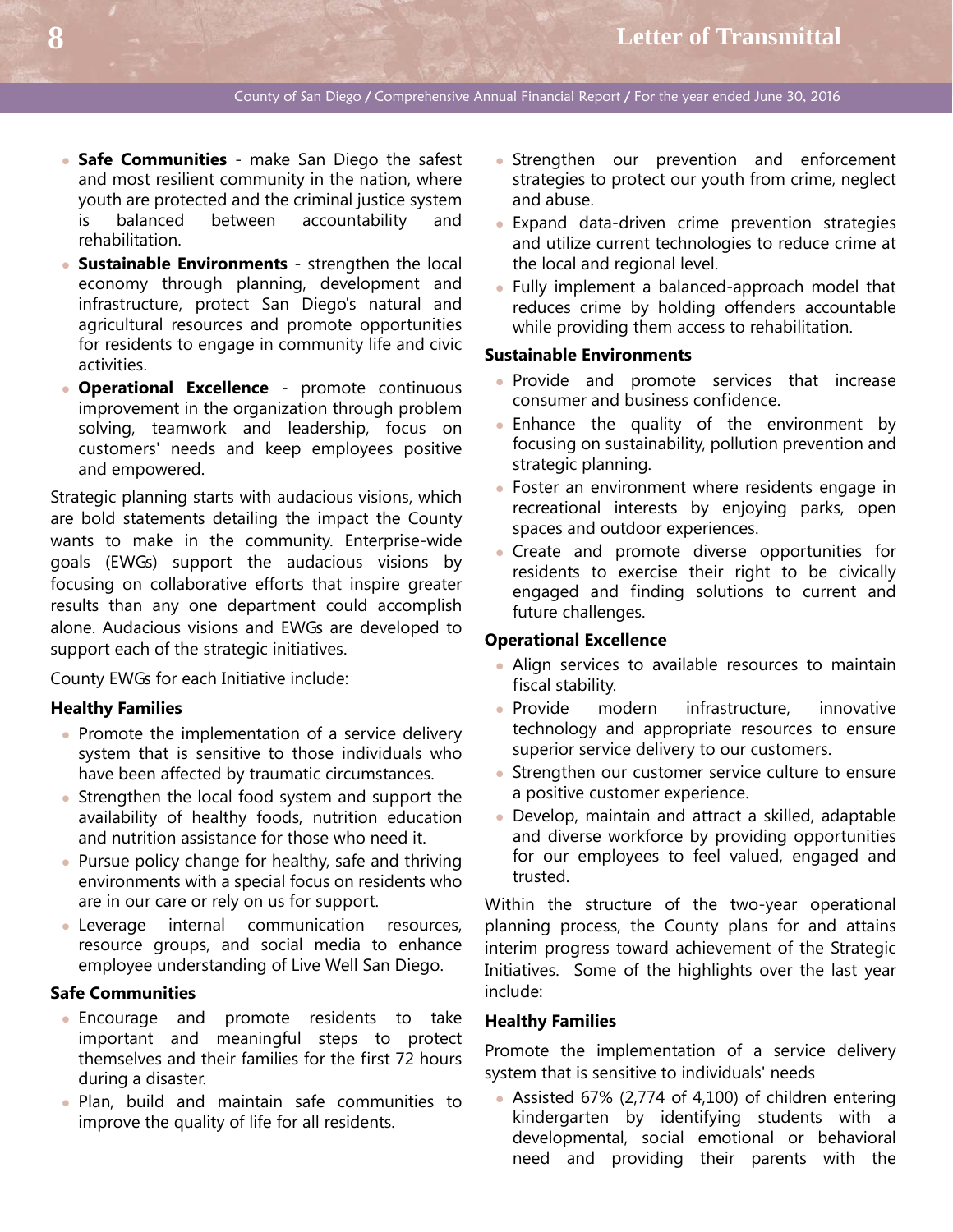resources necessary to reduce the occurrence of undetected and/or untreated conditions in children entering school. (*Administrative Support*)

- Prevented hospital readmissions of over 12,300 high-risk Medicare patients by providing comprehensive, person-centered, care transition services provided by the San Diego Care Transitions Partnership. (*Aging and Independence Services*)
- Worked with the Pets for Patriots organization to place pets in forever homes with veterans. (*Animal Services*)
- Expanded by 23% (from 64 to 79) the County's crisis residential treatment bed capacity by building a crisis residential center in the North Inland HHSA Service Region. (*Behavioral Health Services)*
- Provided training to over 5,200 community members countywide to enhance community awareness of the warning signs of suicide so that they can refer those at risk to available resources. (*Behavioral Health Services*)
- Increased total collections by \$1 million to \$177 million. (*Child Support Services*)
- $\bullet$  Ensured 78% (1,353 of 1,745) of children with a new case under the supervision of the Juvenile Court were evaluated for mental health needs. These efforts assured that children 0-17 years of age had access to trauma informed mental health services. (*Child Welfare Services*)
- Supported stability by placing 56% (1,218 of 2,175) of foster children with a relative or close non-family member to minimize trauma to children and maintain their connections to familiar environments. (*Child Welfare Services*)
- Enhanced the Cultural Broker Program and provided a bridge for the African American community and families in child welfare to develop concrete supports and social connections to strengthen families. (*Child Welfare Services*)
- Developed a training program, in collaboration with the HHSA, the Department of Parks and Recreation (DPR) and County Libraries to provide frontline staff at park and library facilities with tools and techniques to improve engagement and interactions with homeless populations to connect them with community resources. (*Housing and Community Development*)

• Partnered with a military organization to create three programs such as the El Capitan Preserve Warrior Challenge, the Stelzer Park Vets and Pets, and Memorial Day Warrior Hike that provide a therapeutic component through outdoor recreational or work experiences for those with traumatic exposures. (P*arks and Recreation*)

Strengthen the local food system and support the availability of healthy foods, nutrition education, and nutrition assistance for those who need it.

- Ensured certified organic produce is safe and healthy by increased produce sampling for illegal pesticide residue by 50%, from 30 to 45, at Certified Farmers' Markets and other outlets and locations. (*Agriculture, Weights and Measures*)
- Coordinated with the HHSA to assist eight potential facilities with their plan check conversions to increase the number of stores offering fresh fruits and vegetables to underserved communities. (*Environmental Health*)
- Expanded the Farmers Market from a single location at the County Operations Center (COC) to a total of nine locations at various County facilities to support healthy food choices at work and at home. (*Human Resources*)
- Supported the availability of healthy food in communities through agricultural leases, community gardens, orchard donations, and education programs. (*Parks and Recreation*)
- In collaboration with groups and agencies including the San Diego County Office of Education Quality Preschool Initiative, the San Diego Hunger Coalition and the Alliance for African Assistance, Promise Neighborhood, YMCA, and military sites, conducted nutrition education for 665 low income families with children to reduce the risk of childhood obesity and chronic diseases such as diabetes, heart disease and high blood pressure through lifestyle change related to diet and physical activity residents with local food sources, nutrition education, and nutrition assistance. (*University of California Cooperative Extension*)

Pursue policy and program change for healthy, safe and thriving environments to positively impact residents.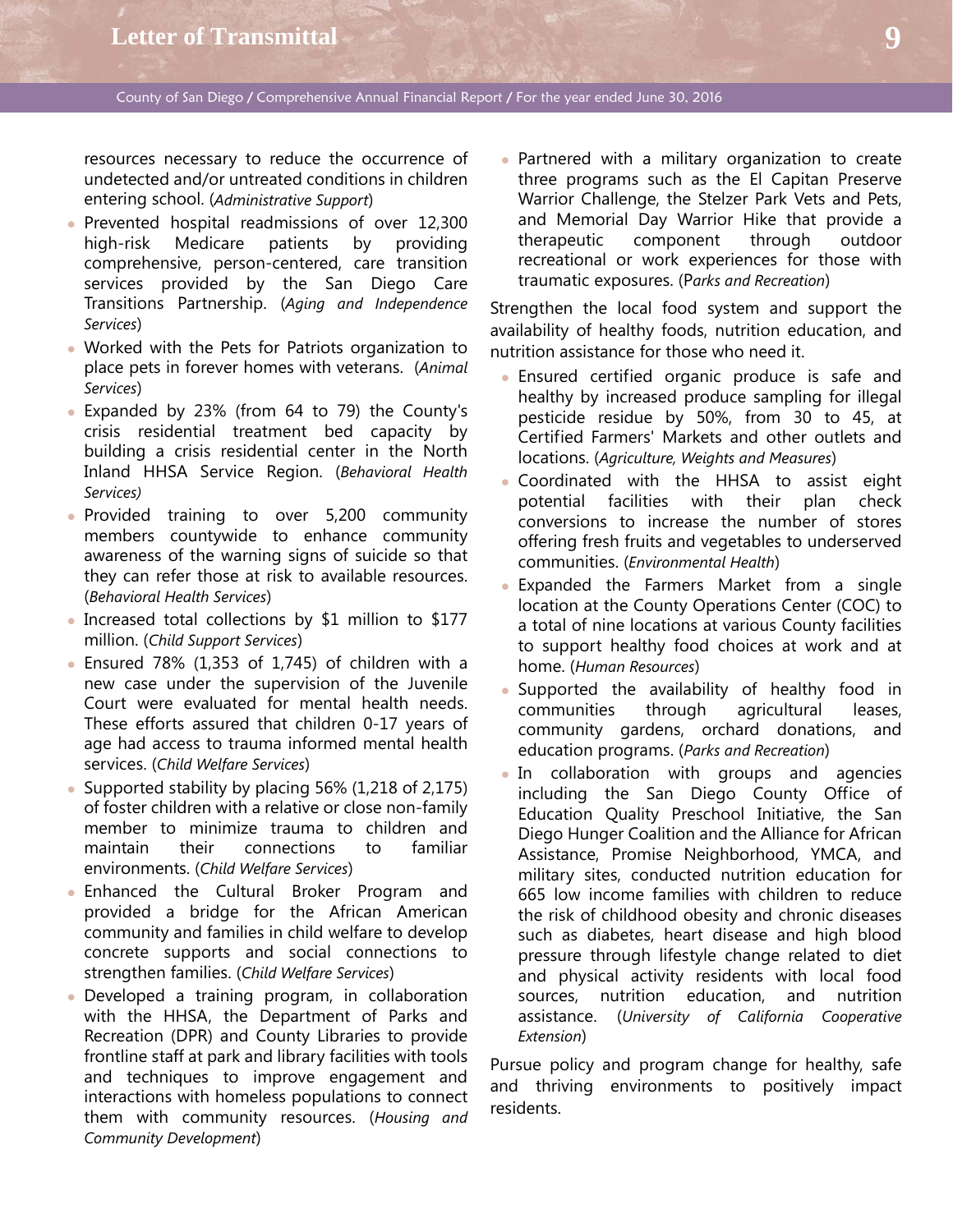- Formed 77 (from 124 to 201) new partnerships to achieve Live Well San Diego goals including access to healthy foods, smoking cessation and improving workplace wellness. (*Administrative Support*)
- Conducted 96% (6,289 of 6,518) of face-to-face contacts within 10 business days of receiving an Adult Protective Services referral and provided timely assistance and resources, which helped adults meet their needs. (*Aging and Independence Services*)
- Conducted 23,395 benefits counseling interviews to provide veterans and dependents with information and referral services. (*Aging and Independence Services*)
- Implemented new statewide quidelines and related tools for assessing and mitigating the emissions of toxic air pollutants. (*Air Pollution Control District*)
- Implemented the Laura's Law plan to provide services to people with serious mental illness who are resistant to treatment, in accordance with Laura's Law. (*Behavioral Health Services*)
- Expanded the In-Home Outpatient Treatment (IHOT) contracts to facilitate the referral process to Laura's Law. (*Behavioral Health Services*)
- Provided 48 first-time homebuyer loans through the regional HOME Consortium Homebuyer Downpayment and Closing Cost Assistance (DCCA) Program, which offers low-interest deferred payment loans for qualified low-income, first-time homebuyers. (*Housing and Community Development*)
- Provided 17 competitive academic scholarships to heads of household and/or their children who have established five year family self-sufficiency goals in academic or vocational self-sufficiency or who reside in Public Housing. (*Housing and Community Development*)
- Enrolled 100% (120,286) of newly eligible Medi-Cal recipients as part of the Affordable Care Act (ACA), increasing the number of residents with health insurance and reducing the overall costs of health care to these families and individuals. (*Regional Operations*)

Leverage internal communication resources, resource groups and social media to enhance employee understanding of the County's vision, *Live Well San Diego*.

 Achieved a 16% (2,727 of 17,044) overall employee participation rate in various Employee Wellness Program activities. (*Human Resources*)

#### **Safe Communities**

Encourage and promote residents to take important and meaningful steps to protect themselves and their families for the first 72 hours during a disaster.

- Engaged 300 organizations participating in the Risk Communication Plan-Partner Relay to promote and encourage translation and/or dissemination of preparedness information. Partners participated in two exercises that involved translation of emergency messages into nine languages. (*Office of Emergency Services*)
- Provided coordinated responses to emergency situations, severe weather events, and natural disasters to ensure public safety, timely recovery, and ability for the public to use the County's transportation network. Used County Continuity of Operations Plan (COOP), Department Emergency Response Plan, and involvement at the Emergency Operations Center (EOC) to ensure all Department of Public Works (*DPW*) units provide a coordinated response during an event. (*Public Works*)

Plan, build and maintain safe communities to improve the quality of life for all residents

- Promoted the safe and legal use of pesticides and ensured a timely resolution of non-compliances related to pesticide treatments by completing pesticide-related complaint investigations in an average of 75 days, surpassing the State's guideline of 120 days. (*Agriculture, Weights and Measures*)
- Investigated 100% of the 778 air pollution complaints received from the public within two business days or less. (*Air Pollution Control District*)
- Achieved goal of 0% euthanasia of any healthy, friendly animal by reuniting lost pets with their owner or through adoption to a new family. (*Animal Services*)
- Expanded Psychiatric Emergency Response Teams (PERT) to 40 teams to provide education, training and clinical support to the Sheriff's Department, local law enforcement and the community for calls involving persons having a mental health crisis. (*Behavioral Health Services*)
- Integrated new human trafficking training standards into the curriculum of the California Peace Officers Standards Training to ensure sworn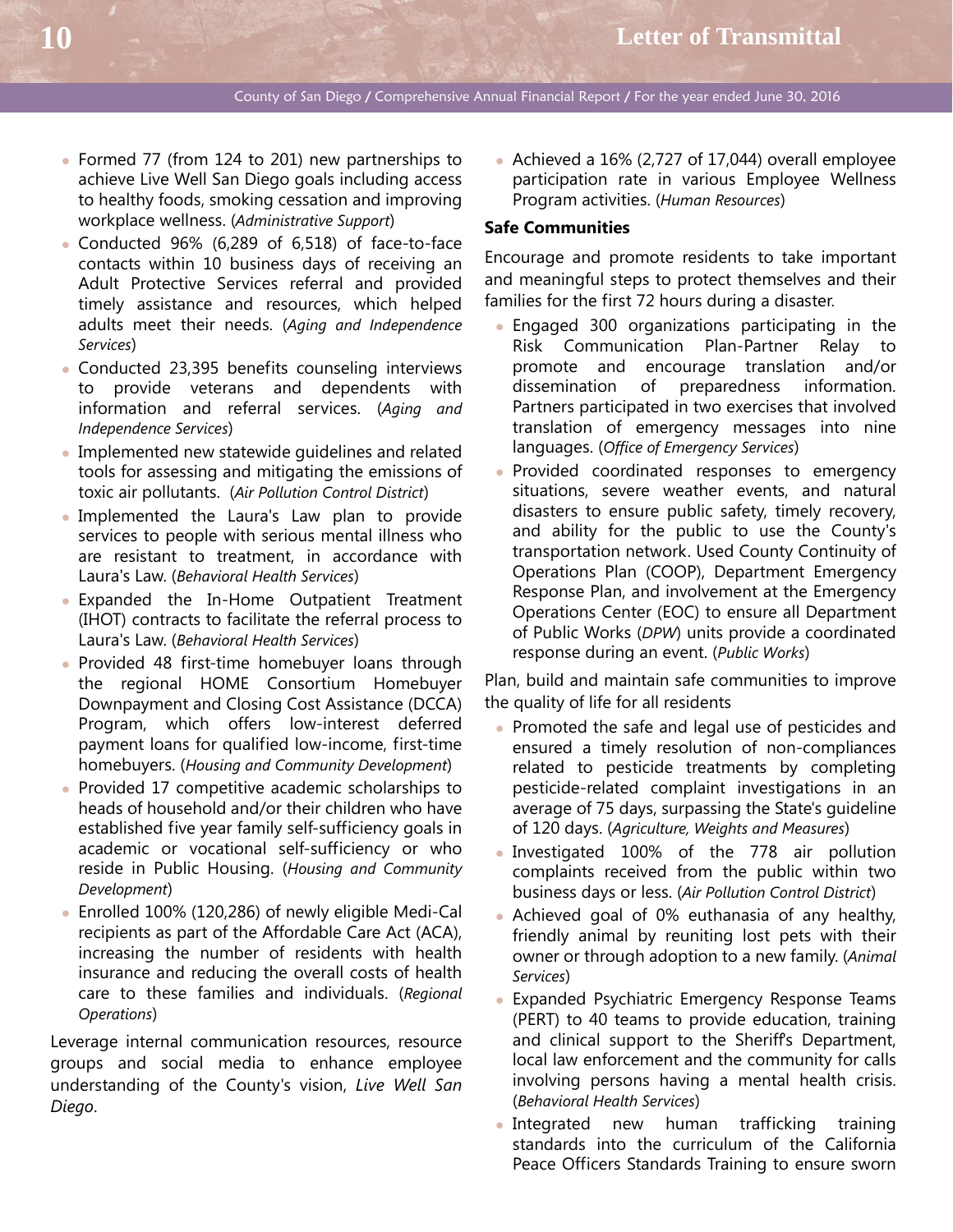law enforcement officers across the State will receive instruction based on best practices. (*District Attorney*)

- Achieved a 94% (10,811 of 11,501) rate of conviction on felony cases prosecuted and an 82% (20,325 of 24,786) rate of conviction on misdemeanor cases prosecuted. (*District Attorney*)
- Completed 1,020 food facility plan checks submitted by operators and 23,631 food facility inspections to ensure compliance with regulations to promote safe communities and improve the quality of life for all consumers. (*Environmental Health*)
- Pursued formal enforcement of 40 businesses with Class I violations in order to prevent future hazardous waste spills and exposures. (*Environmental Health*)
- Provided time-critical (24/7) maintenance response to emergency requests involving life and safety issues or those posing an imminent risk to County assets and infrastructure, by responding to and initiating corrective action for 100% (1,532) of all emergency requests within 4 hours of notification. (*General Services*)
- Reviewed and investigated 34 citizen's complaints, issues and other County matters of civil concern brought before the Grand Jury. (*Grand Jury*)
- Funded 25 public community projects for parks, street/sidewalk improvements, ADA improvements, firefighting equipment, public services, community, youth and family centers, health clinics, and affordable housing activities. (*Housing and Community Development*)
- Provided 25 low-income homeowners and mobile home owners residing in the Urban County with Home Repair Assistance for critical health and safety improvements, accessibility improvements, and/or other necessary rehabilitation. (*Housing and Community Development*).
- Provided safe and decent housing opportunities to special needs populations to improve the quality of life and promote self-sufficiency.
	- Promoted self-sufficiency by providing permanent housing for 125 eligible homeless applicants referred by the Continuum of Care. (*Housing and Community Development*)
- Provided 458 homeless veterans rental assistance through the Veterans Affairs Supportive Housing (VASH) program. (*Housing and Community Development*)
- Increased the number of participants receiving VASH security and utility deposit assistance (funded through the Emergency Solutions Grant) to 20 total participants. (*Housing and Community Development*).
- Held an Identify the Missing event, which 22 families attended. Ten missing persons reports were updated and ten new missing persons reports were filed. Nineteen families provided DNA samples to be submitted to the Department of Justice to be added to the nationwide database. (*Medical Examiner*)
- Improved quality of life for all residents through the planning, construction, and maintenance of safe, healthy, and inclusionary opportunities throughout the County park system. (*Parks and Recreation*)
- Ensured high quality safe communities were achieved through the review and approval of 536 discretionary projects to reach final decisions and resolution, while balancing community, economic and environmental interests. (*Planning & Development Services*)
- Reduced risks to lives and property by ensuring buildings and improvements were designed and constructed in accordance with building safety codes.
	- Reviewed 16,372 proposed building plans. (*Planning & Development Services*)
	- Conducted 36,369 building inspections. (*Planning & Development Services*)
	- Promoted safe communities through the plan check and inspection of 681 new homes. (*Planning & Development Services*)
- Ensured that 93% (185,460 of 198,574) of emergency responses in which a transport occurred were answered within established response time standards, exceeding the target of 90%. (*Public Health Services*)
- Stabilized roadway infrastructure through implementation of a multi-year pavement resurfacing program, which included feedback from most community groups and identified nearly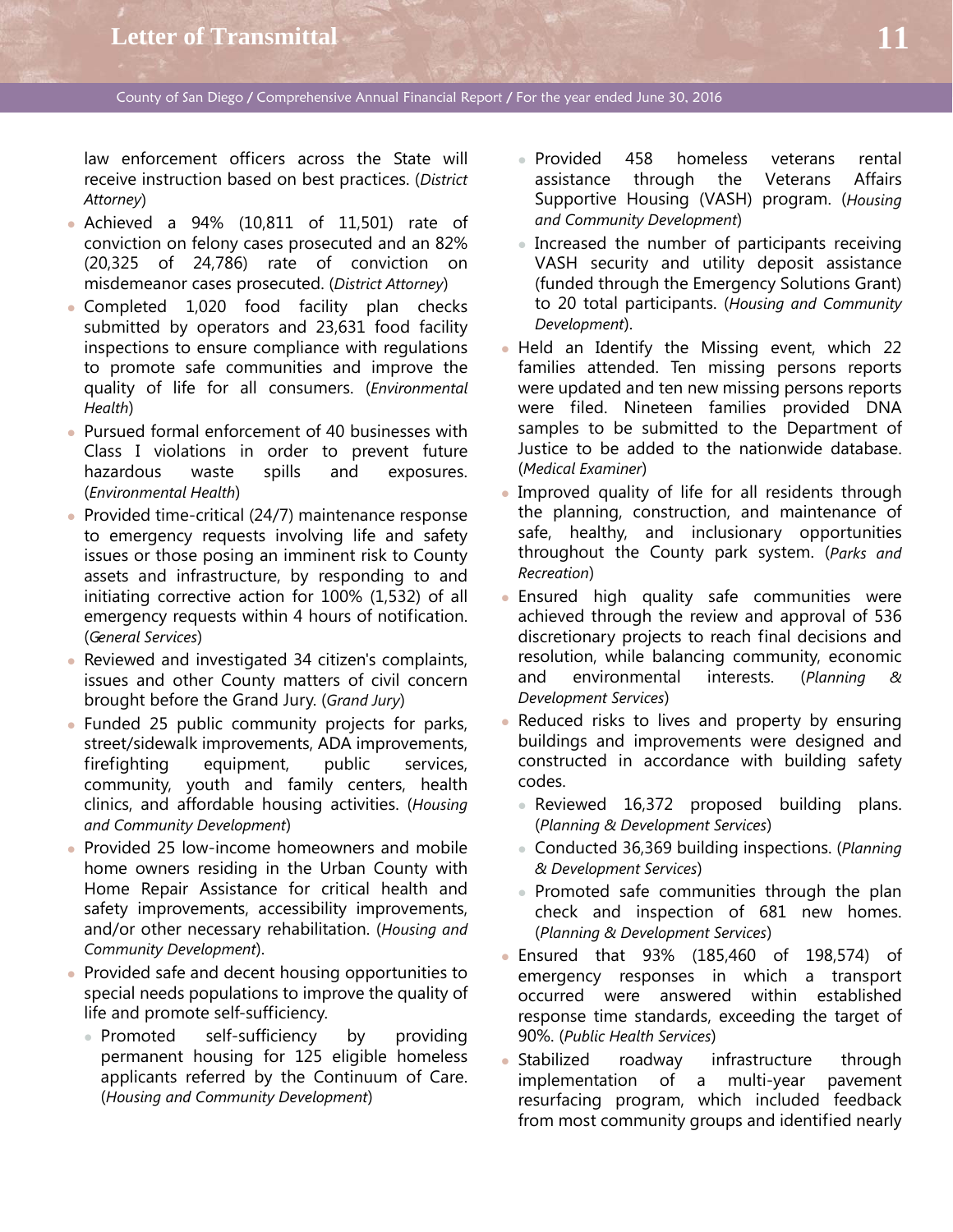\$36 million in funding to be spent on road maintenance in Fiscal Years 2015-16 and 2016-17 to slow the degradation of our roads. (*Public Works*)

- Increased opportunities for bicycles and pedestrian safe use by incorporating appropriate bike and pedestrian facilities in 100% of road capacity improvements. (*Public Works*)
- Replaced 100% (2,300) 250 Watt High Pressure Sodium streetlights with energy-efficient LED streetlights using remote access technology that will allow staff to proactively troubleshoot and repair inoperable lights within one working day, resulting in improved customer service, reduced carbon emissions and safer streets for residents. (*Public Works*)
- To provide for public safety, ensured 100% of County bridges considered "structurally unsound" (Safety Rating at or below 50) were programmed for repair or replacement in the Federal Highway Bridge Program to ensure timely reconstruction and to maintain the confidence of the traveling public. (*Public Works*)
- To help communities prepare for and respond to flood events, Flood Control staff inspected 75% of flood control facilities (more than 50 miles of drainage pipe; four miles of open channels; and more than 2,000 storm drain inlets) and maintained 100% of County flood control facilities in need of maintenance after inspection to make sure they were operating at full capacity. (*Public Works*)
- To maintain safety and security of inmates in detention facilities and provide increased suicide prevention training to staff, deputies were sent to Psychiatric Emergency Response Team (PERT) training and an Inmate Safety Program was developed internally along with a training video. (*Sheriff*)

Expand data-driven crime prevention strategies and utilize current technologies to reduce crime at the local and regional level.

 Created standardized protocols, Memoranda of Understanding, referrals and training for the District Attorney's four regional High Risk Domestic Violence Teams to support victims of domestic violence. (*District Attorney*)

- Continued to implement information-led policing (ILP) throughout the department as the primary philosophy used to address crime trends. Among the noteworthy ILP-based actions were the following:
	- Using analysis of the time and day patterns for a string of burglaries, detectives apprehended two suspects in the act of burglarizing vehicles at a local gym. The suspects were associated with four Sheriff's cases and three other cases. (*Sheriff*)
	- With the use of technological savvy and a query on license plates, an attempted murder suspect was identified who was subsequently sentenced to 17 years in prison. (*Sheriff*)
	- There were 33 Regional Realignment Group (R3G) operations conducted. These R3G operations resulted in 253 arrests, 561 field interviews, and 9 citations. (*Sheriff*)
	- Cleared 7,813 warrants due to the shift to an ILP philosophy within the warrant service unit, with an increased focus on serving warrants for offenders with the highest risk rating for recidivism. (*Sheriff*)

Strengthen our prevention and enforcement strategies to protect our youth from crime, neglect and abuse.

- Provide effective legal services to HHSA in matters relating to children who have been dependents of the Juvenile Court to ensure the safety of any child who may have been the victim of abuse.
	- Prevailed in 99% (780 of 782) of Juvenile Dependency petitions contested in Superior Court and in 98% (407 of 414) of Juvenile Dependency appeals and writs filed. (*County Counsel*)
- Provided 58 youth aging-out of the foster care system and 57 families with children that are participants of the County's substance abuse recovery and family reunification programs, HOME Tenant-based Rental Assistance programs. (*Housing and Community Development*)
- Fostered positive development of youth through the creation of eight additional recreation programs and services such as Intergenerational Pickle Ball, Youth Yoga, Hula and Beginning Guitar, that increased physical, intellectual, social and/or emotional abilities. (*Parks and Recreation*)
- Expanded juvenile mental health services to youth in custody and in the community.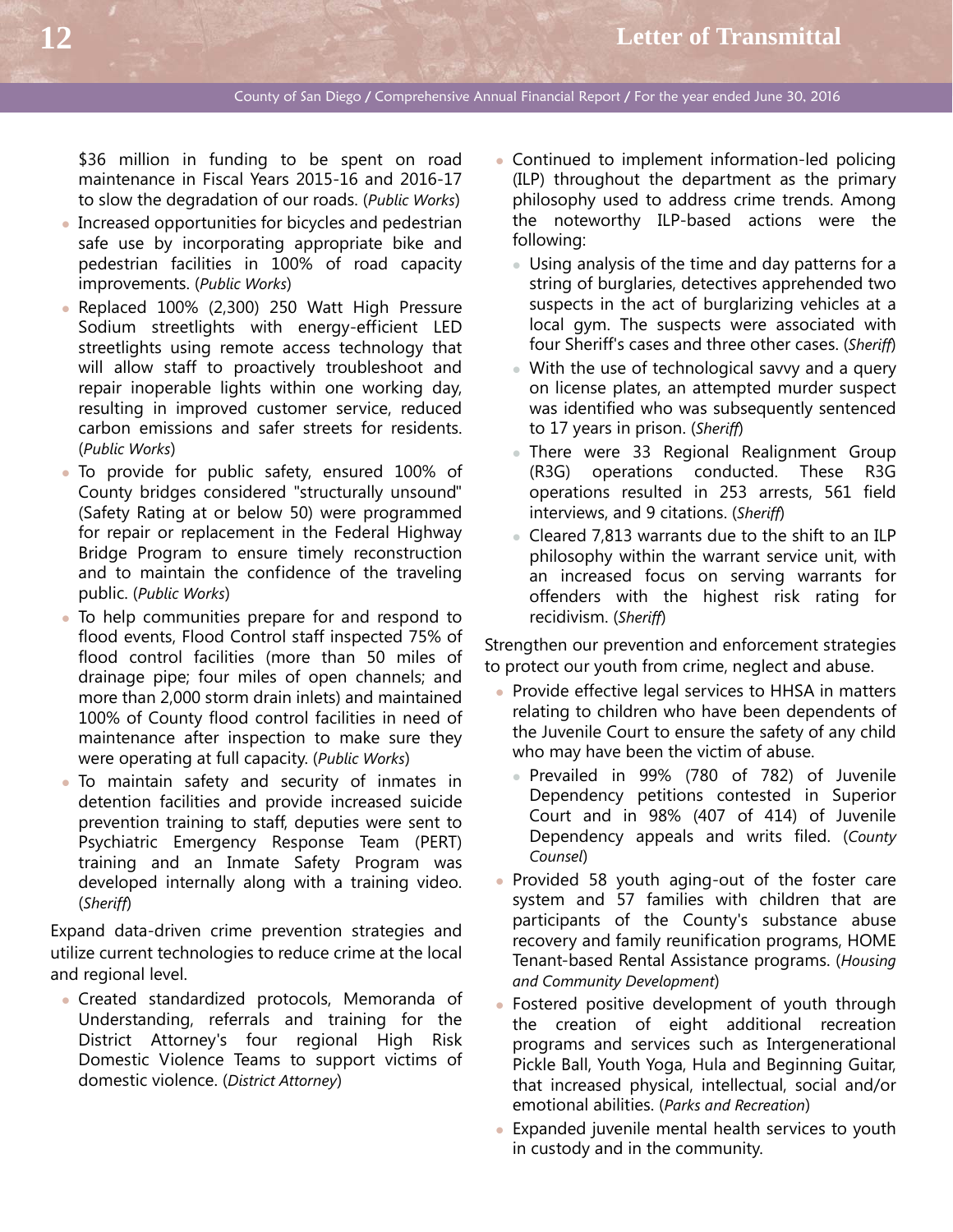- Implemented a Trauma Responsive Unit in the Kearny Mesa Juvenile Detention Facility for youth with higher mental health and traumarelated needs. (*Probation*)
- Expanded programming for Commercially Sexually Exploited Children at the Girls Rehabilitation Facility and the Kearny Mesa Juvenile Detention Facility. (*Probation*)
- Increased the number of mental health clinicians for youth in custody and the community to provide crisis management and follow-up care. (*Probation*)
- The Youth Advisory Group (YAG) formally started in Summer 2015 and held four successful events throughout the year. The YAG is comprised of young people from San Marcos, Encinitas, Vista, Fallbrook, Poway, Rancho San Diego, Imperial Beach and Santee. (*Sheriff*)

Fully implement a balanced-approach model that reduces crime by holding offenders accountable while providing them access to rehabilitation

- Updated the eligibility criteria of Drug Court to include misdemeanants and other non-violent felony offenders. (*District Attorney*)
- Provided rehabilitative services to offenders.
	- $\bullet$  Linked 73% (2,295 of 3,134) of high-risk adult offenders and Post Release Community Supervision offenders to appropriate intervention services to address factors that lead to criminal behavior. Post Release Community Supervision offenders are individuals released from State Prison to Probation Supervision. (*Probation*)
	- Provided substance abuse services to 100% (299) of youth in custody assessed to have substance abuse needs. (*Probation*)
	- Provided employment readiness services to 100% (271) of youth in custody assessed as having an employment readiness need. (*Probation*)
- Added three additional community-based evidence-based programs to inmates within the detention facilities. (*Sheriff*)

### **Sustainable Environments**

Provide and promote services that increase consumer and business confidence

- Ensured 97% (597 of 618) of Residential Care Facilities for the Elderly (RCFE) were reviewed quarterly by the Long Term Care Ombudsman program and ensured 100% of facilities were reviewed at least once annually. (*Aging and Independence Services*)
- Ensured 100% (89) of skilled nursing facilities were reviewed quarterly by the Long Term Care Ombudsman program. (*Aging and Independence Services*)
- Conducted undercover test purchases of gasoline at 71 of 712 gas stations in the region ensuring consumers are getting what they pay for. (*Agriculture, Weights and Measures*)
- Ensured consumer confidence by completing 100% of approximately 30,000 annual inspections for fuel meters, taxi meters, water dispensers, computing scales and counter scales. (*Agriculture, Weights and Measures*)
- Recorded property ownership in a timely manner, facilitating access to ownership information for the buying, selling and financing of property. (*Assessor/ Recorder/County Clerk*)
- Expanded the Computer and Technology Crime High-Tech Response Team to include a credentialed District Attorney Investigator Forensic Examiner to investigate crimes where there is digital or hardware-related evidence. (*District Attorney*)
- Streamlined the permitting process for local fishermen by providing guidelines and reducing regulations which will boost the local seafood industry and provide safe and fresh seafood. (*Environmental Health*)
- Presented 18 vendor/supplier outreach sessions in cooperation with local business associations and/ or other public agencies. (*Purchasing and Contracting*)
- Continued to conduct research project on highdensity avocado plantings to maintain the viability and profitability of avocado production in the San Diego region. (*University of California Cooperative Extension*)

Enhance the quality of the environment by focusing on sustainability, pollution prevention and strategic planning.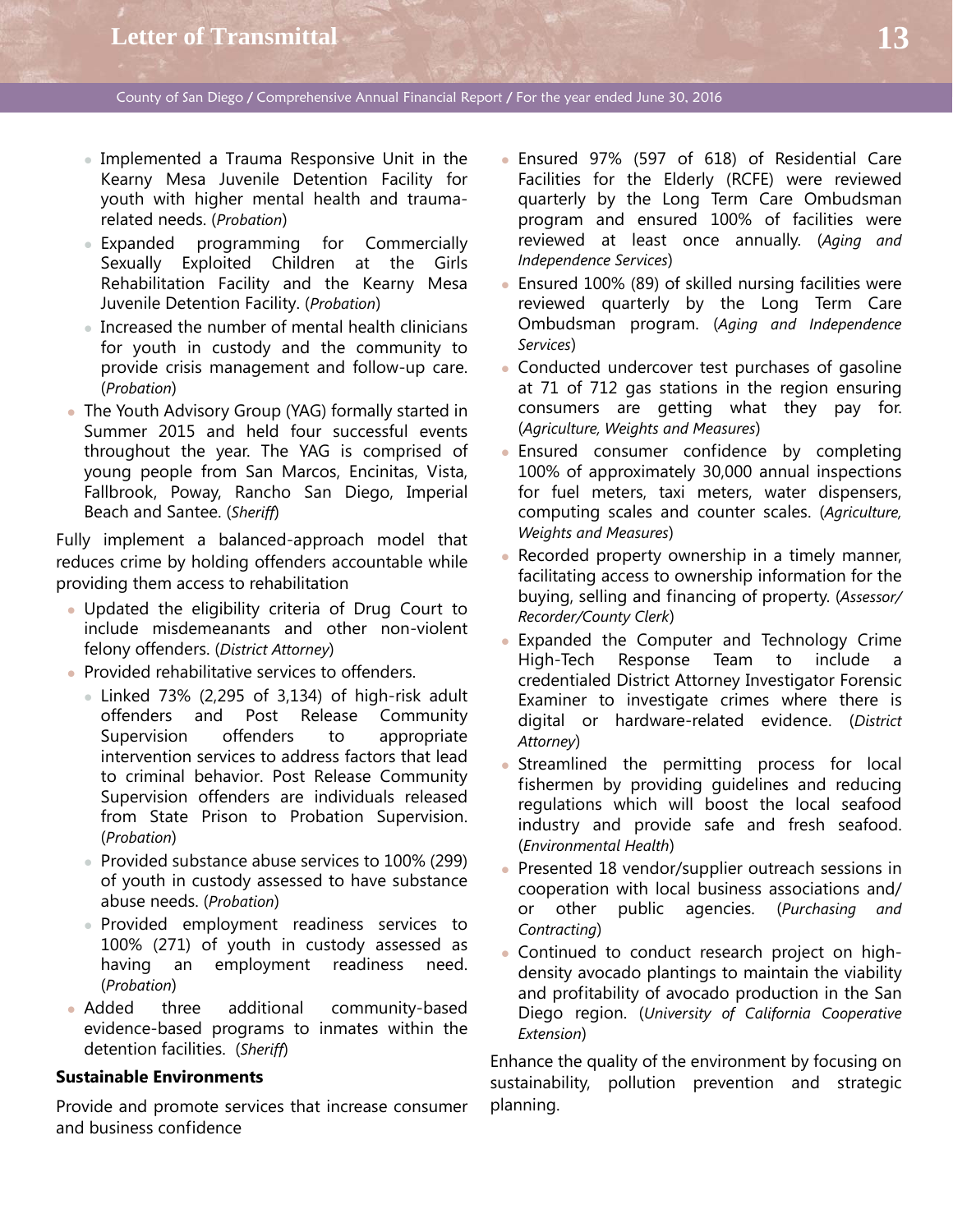- Promoted the diversion of recyclable materials from landfills through the implementation of three recycling events in conjunction with the Departments of Public Works and Environmental Health and industry. (A*griculture, Weights and Measures*)
- **Reduced the possibility of an invasive pest** quarantine to avoid stakeholder cost associated with mitigating and complying with regulatory requirements by inspecting and maintaining the mandated 9,750 insect detection traps. (*Agriculture, Weights and Measures*)
- Collected valid and complete ozone measurement data on 90% of days in the year, surpassing a federal requirement of 75%. Meeting and surpassing the data completeness requirement ensures that efforts to attain clean air and provide a healthier environment for residents are based on an accurate assessment of existing air quality conditions. (*Air Pollution Control District*)
- Conducted 7,833 inspections of equipment at regulated facilities for compliance with air quality rules and regulations. Ensuring compliance helps to minimize excess emissions of air pollution and protect the public from its harmful effects. (*Air Pollution Control District*)
- Monitored/inspected 96% (956 of 1,001) of underground storage tanks (USTs) that hold hazardous materials and hazardous wastes. Conducting annual inspections of USTs helps reduce pollution to groundwater and natural resources. (*Environmental Health*)
- Conserved resources and reduced the carbon footprint of park facilities by implementing the next phase of DPR's Water Conservation and Energy Efficiency Plan. (*Parks and Recreation*)
- Continued implementation of the Purchase of Agricultural Conservation Easement (PACE) program. A total of 190 acres were acquired on two properties in Fiscal Year 2015-16. (Planning & Development Services)
- Promoted renewable energy generation in the unincorporated areas of the county through the plan check and inspection of solar system capacity of 70,617 kilowatts. (*Planning & Development Services*)
- Completed first-of-its-kind wet weather epidemiology study that examined the health effects and actual risk of illness to surfers who are in the water following winter storm events.

Measurable results indicated that health risks to surfers increased after storms but illness levels were within the range of what U.S. EPA considers acceptable in its Recreational Water Criteria. Other findings and opportunities for potential regulatory relief continue to be reviewed. (*Public Works*)

- Protected a sustainable watershed by improving the health of local waters and minimizing downstream pollutants. (*Public Works*)
- To prevent health risks to the public and protect the environment, operated the sanitary sewer system with zero Sanitary Sewer Overflows (SSO) that reached surface waters or exceeded 1,000 gallons of spillage. (*Public Works*)
	- Cleaned 440 miles of sewer lines. (*Public Works*)
	- Inspected 32 miles of targeted sewer mains. (*Public Works*)
- Maintained, supported and managed the volunteer Master Gardener program and provided researchbased information in the areas of home gardening, community gardening, landscaping, water conservation and pest management to San Diego county residents via 2,400 office consultations, 162 educational exhibits and 22,953 hours of volunteer service. The total savings for the volunteered hours amounted to over \$529,000. (*University of California Cooperative Extension*)

Foster an environment where residents engage in recreational interests by enjoying parks, open spaces and outdoor experiences.

- Supported the DPR's Summer Movies in the Park efforts through Coast2Coast funding and the accompanying display of videos to promote a healthy, safe and thriving region. The Summer Movies in the Park series is free to residents, offered fun activities for children and encouraged families to visit local parks, countywide, for an estimated 40,000 residents. (*Administrative Support*)
- Sustained the natural environment by providing high quality parks, open space, trails, programs, and recreational opportunities for all residents as well as educated the public on how to preserve these resources.
	- Combined physical activity and environmental education for youth by constructing the first nature-based play pockets (play elements reflecting local natural and cultural resources) in Tijuana River Valley. (*Parks and Recreation*)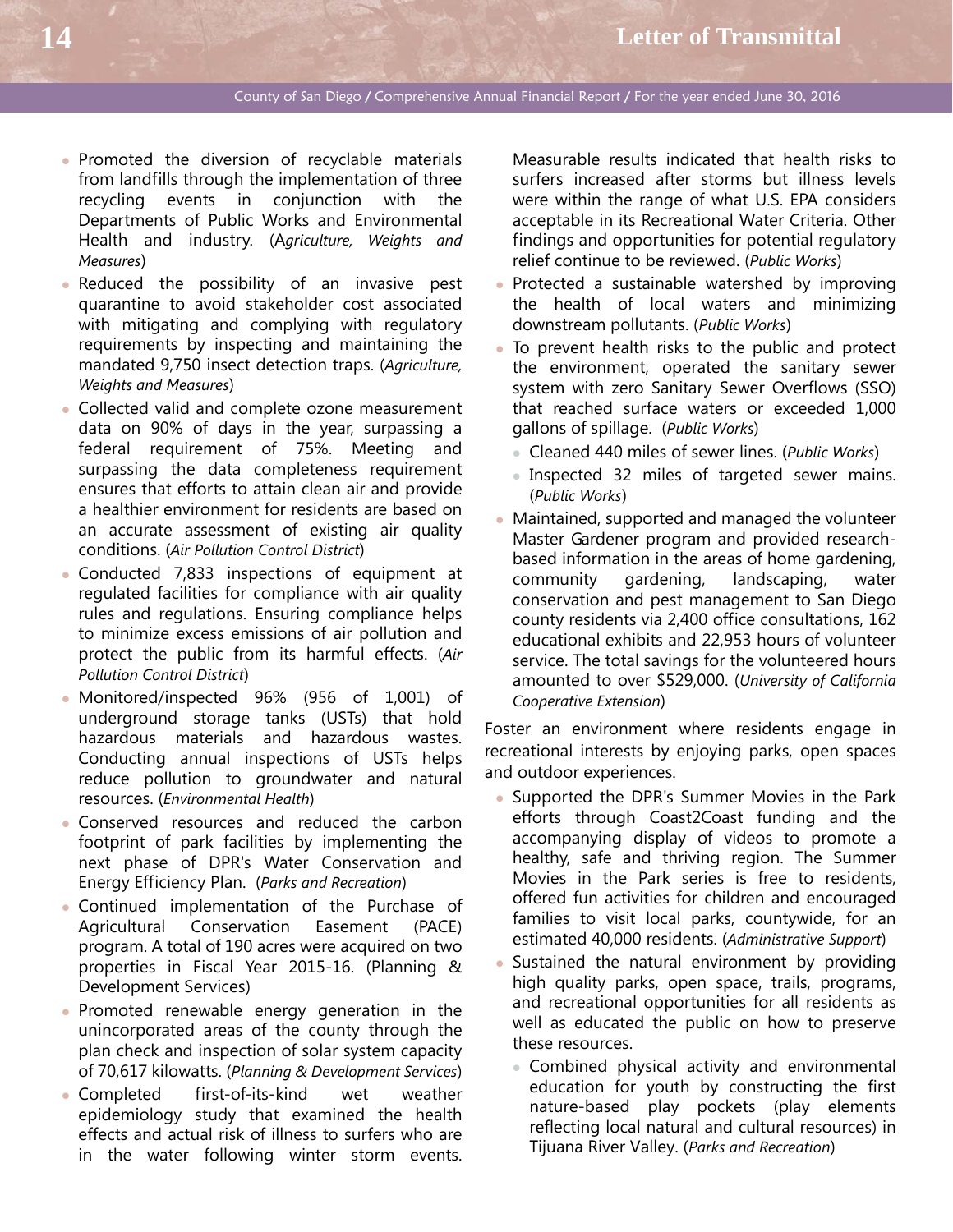Increased participation in nature engagement programs by 29% (from 23,771 to 30,736 visitors) through targeted outreach to underserved youth. (*Parks and Recreation*)

Create and promote diverse opportunities for residents to exercise their right to be civically engaged and finding solutions to current and future challenges.

- Provided timely and relevant information to the public about the County's programs and services while demonstrating the fact that the County is a responsible steward of tax dollars through content posted on County News Center. The department provided at least one content item (article, video or graphic) per day for a total of 510 items during Fiscal Year 2015-16. (*County Communications Office*)
- Ensured that collections and library materials are current and relevant to meeting the needs and interests of a dynamic community by achieving the annual average circulation of 7.82 times per item. (*County Library*)
- Engaged 347 youth and family volunteers to instill a sense of civic responsibility and pride through participation in 16 park volunteer activities that encourage ongoing use of the park system. (*Parks and Recreation*)
- Mitigated challenges to the voter registration process.
	- Worked with volunteers and community-based organizations through our Voter Accessibility Advisory Committee and Language Advisory Committee to identify needs and increase voter registration opportunities. (*Registrar of Voters*)
	- Identified and developed strategies through the ROV's Voter Education and Outreach Committee to address potential challenges, including application submittal accuracy, community knowledge and awareness, voter movement/ relocation, cultural expectations, and the growing senior population. (*Registrar of Voters*)
- Engaged the community in the electoral process and ensured polling sites were sufficiently staffed with qualified personnel by recruiting 126% (7,773 of 6,169) of the number of poll workers needed for the June 7, 2016 Presidential Primary Election. Of those who worked, 1,800 were specifically qualified to serve as bilingual poll workers. (*Registrar of Voters*)

## **Operational Excellence**

Promote a culture of ethical leadership and decision making across the enterprise.

- Regularly communicated and discussed the importance of the County's Statement of Values to ensure a consistent and deep understanding of ethics across the enterprise. During Fiscal Year 2015-16, the Chief Administrative Officer, the Office of Ethics and Compliance and County leadership "set the tone at the top" through periodic presentations on Ethics and the County's Statement of Values. (*Chief Administrative Office*)
- Developed and delivered DPC Procurement Academy, consisting of classes in nine subject areas. Classes were attended by staff from all five Groups. (*Purchasing and Contracting*)

Align services to available resources to maintain fiscal stability.

- Collected, distributed and accounted for all mandated fees and transfer taxes to ensure County departments, federal and State agencies, cities and special districts can fulfill their legal obligations. (*Assessor/Recorder/County Clerk*)
- Achieved a recovery rate percentage of 7.11%, which is an increase of 0.41% from the Fiscal Year 2014-15 percentage of 6.70%. (*Auditor & Controller*)
- Resolved 82% (27 of 33) of personnel disputes without the need for a full evidentiary hearing resulting in time and cost savings. (*Civil Service Commission*)
- Aggressively represented the County in litigation, maintaining fiscal stability while advancing the overall interests of the County of San Diego and the public it serves.
	- Prevailed in 94% (76 of 81) of court decisions in all lawsuits filed against the County. (*County Counsel*)
	- Handled 100% (109) of the defense of all lawsuits filed in California against the County, unless a conflict of interest required outside counsel to handle a case. (*County Counsel*)
- Existing and new services were reviewed and analyzed for best value to the County in order to provide a fair and reasonable price related to the Information Technology Outsourcing Agreement.
	- Negotiated one price point for both Interior and Exterior Network Wireless Access Points. (*County Technology Office*)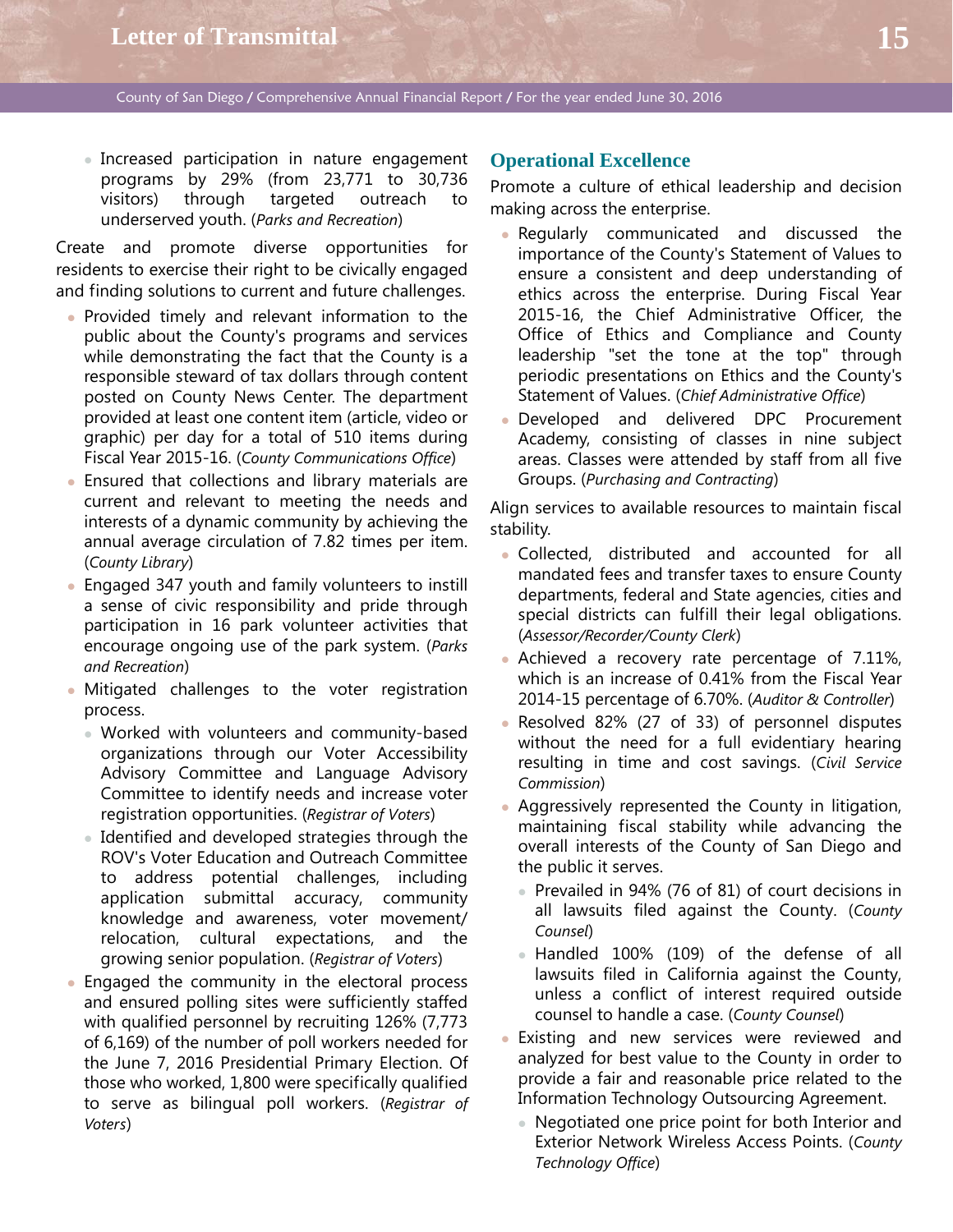- Negotiated reduced pricing for storage services. (*County Technology Office*)
- Completed 96% (7,603 of 7,920) of vehicle and mobile equipment preventive maintenance actions. (*General Services*)
- Implemented a redesign of the Community Development Block Grant and Annual Plan outreach process to increase resident participation while decreasing costs to taxpayers; this change supports the department's Audacious Goal to build a more efficient HCD that is nimble and sustainable. (*Housing and Community Development*)
- Increased financial literacy for County employees through development of an online Financial Literacy training course accessible through the Learning Management System. (*Human Resources*)
- Achieved a 4.8% reduction in hours of lost productivity related to workers' compensation claims (133,901 to 127,521). (*Human Resources*)
- Submitted a request to the Regional Water Quality Control Board to reduce permit costs for closed landfill and burn sites to prolong the life of the Environmental Trust Fund. The Regional Water Quality Control Board has approved the request and agreed to change the threat levels and correspondingly reduce the permit fees by approximately \$300,000 per year. (*Public Works*)
- Implemented identified process changes to realize a 10% cost reduction in delivery costs for street repavement projects. Revised processes have been implemented and savings of more than \$470,000 were achieved. (*Public Works*)
- The Treasurer-Tax Collector invested public monies held in the Treasury and maximized cash resources without sacrificing the principles of safety or liquidity, for an anticipated weighted average rate of return of 0.68% in Fiscal Year 2015-16. (*Treasurer-Tax Collector*)
- Attained a collection rate of 99.3% for secured taxes and 98.2% for unsecured taxes by preparing and mailing property tax bills/notices, and processing tax payments in a timely manner. (*Treasurer-Tax Collector*)

Provide modern infrastructure, innovative technology and appropriate resources to ensure superior service delivery to our customers.

- Achieved all Fiscal Year 2015-16 major milestones that were targeted for the development and implementation of an electronic information exchange system-ConnectWellSD-that will link information systems within the County. ConnectWellSD will facilitate the provision of exceptional customer service. (*Health and Human Services Agency*)
- Continued development of a Land Use and Environment Group (LUEG) 3-1-1 style mobile application for the public to submit complaints. (*Agriculture, Weights and Measures; Air Pollution Control District; Planning & Development Services*)
- Created a web-based automated system that calculates and displays the APCD's labor costs and balances on account for permit applications in real-time. (*Air Pollution Control District*)
- Convened with San Diego Geographic Information Source (SanGIS) and other agencies interested in pooling resources to maximize the benefits of high resolution oblique imagery. The development of this consortium of cost sharing users of oblique imagery increases Assessor imagery area at no additional cost, and increases efficiency by reducing field trips, increasing accuracy of assessment information and final assessments of all taxable property. (*Assessor/Recorder/County Clerk*)
- Implemented Kronos Workforce Mobile Timekeeping which is an employee timekeeping application that runs on mobile devices and is downloadable from various online application stores. (*Auditor & Controller*)
- Implemented innovative electronic cash payment options which made paying child support easier, provided more convenient locations for customers, and resulted in an additional \$1.3 million collected. (*Child Support Services*)
- Expanded video interviewing capabilities for social workers so that they can communicate with parents in County jails to determine children's needs and identify best placement. (*Child Welfare Services*)
- Enhanced the efficiency of the Property Tax Assessment Appeal Hearing Board and hearing process by revising the Assessment Appeals Board Rules of Procedure to include a confirmation of hearing process for appellants. (*Clerk of the Board of Supervisors*)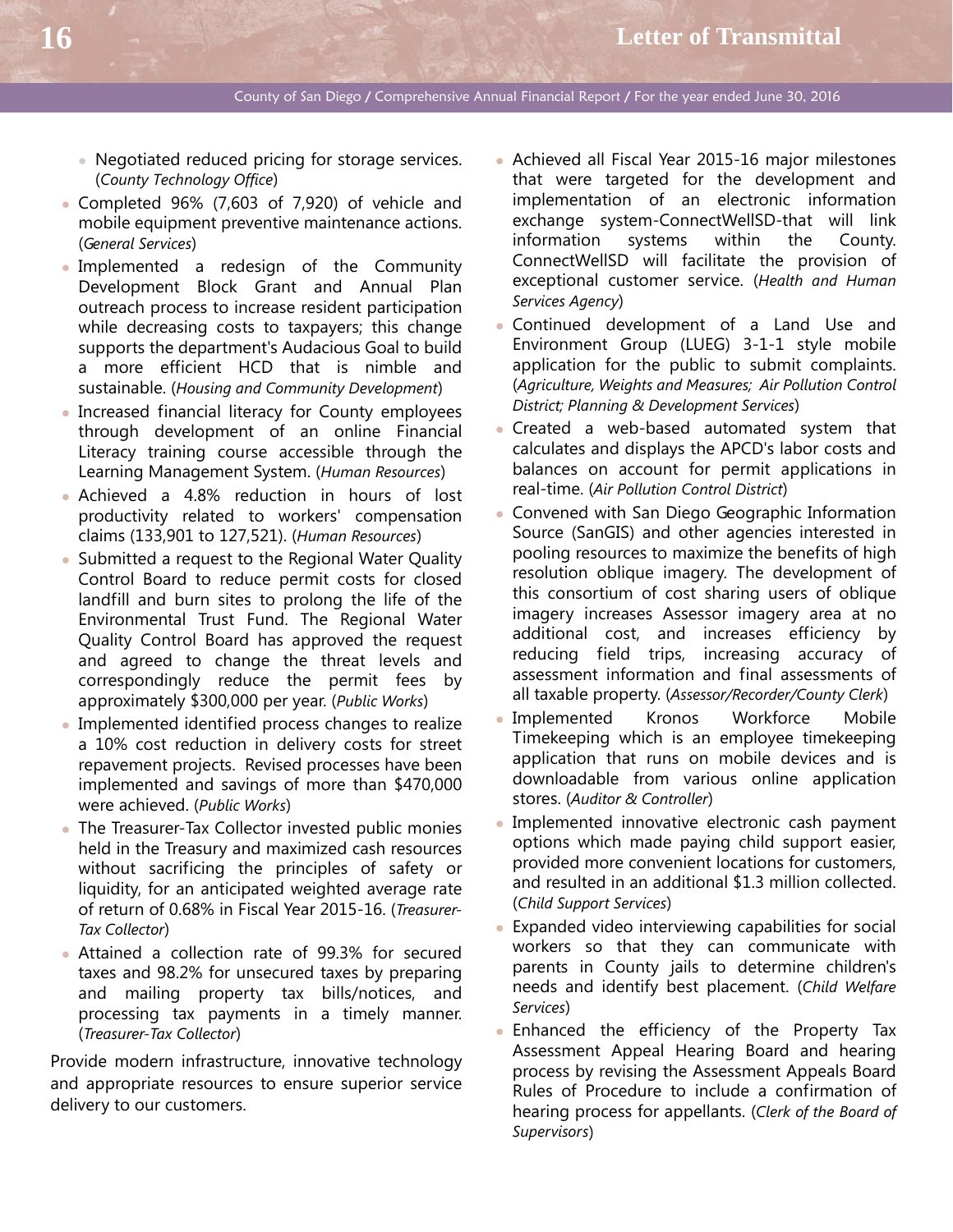- Provided easy, on-the-go access to important County information through social media. Increased the number of followers on Facebook and Twitter by 54% (increase of 25,945) during Fiscal Year 2015-16. (*County Communications Office*)
- Utilized data to ensure a comprehensive aerial green swimming pool identification program to reduce urban mosquito breeding sources which leads to superior customer service. This analysis and effort aided in the reduction of urban mosquito breeding sources and potential risk of West Nile virus by identifying 994 green swimming pools. (*Environmental Health*)
- Completed various phases of construction projects: the Alpine Library as the first Zero Net Energy County building, Phase 2 of the new Las Colinas Detention and Reentry Facility, Cedar & Kettner Development Parking Structure, and COC Fleet Services Facility and Parking Structure. (*General Services*)
- Ensured all departments have staff trained and the tools necessary to stay up-to-date and current on all Countywide Records Management policies and best practices. (*Purchasing and Contracting*)
- Increased the number of Accessible AlertSanDiego Spanish language registrations by 49% (330 to 493) and increased overall AlertSanDiego registrations and SD Emergency mobile application downloads by 7% (538,222 to 573,718). (*Office of Emergency Services*)
- Enhanced our customers' engagement through the development of a custom web-based interactive computer program in coordination with the County's Geographic Information Services that provides users with trail maps showing trail elevation gain, distance and allowed uses. (*Parks and Recreation*)
- Expanded online permitting services to include an online document library, which provides direct online public access to select PDS documents. (*Planning & Development Services*)
- Consolidated two juvenile camps into one location due to decreased populations, enhancing operational efficiency and reducing costs. (*Probation*)
- Used improved technology to better manage road assets and provide enhanced customer service by upgrading to a newer web-based system. (*Public Works)*
- Offered 1,413,699 registered voters the option to subscribe to an e-Sample Ballot and Voter Informational Pamphlet, in lieu of a paper copy. Of those, 78,585 (or 5.6%) voters have subscribed. (*Registrar of Voters*)
- Offered new online campaign finance disclosure statements service. (*Registrar of Voters*)

Strengthen our customer service culture to ensure a positive customer experience.

- Collaborated with consumer advocates, residential care facilities and the Long Term Care Ombudsman and developed a rating system for residential care facilities to provide consumers and family members guidance on selecting the best facility for their needs. (*Aging and Independence Services*)
- Provided timely action on 100% of the 211 permit applications received (for the construction of new or modified facilities or equipment) within 180 days of receipt of a completed application. (*Air Pollution Control District*)
- Increased the number of online customer selfservice 24/7/365 payments by 156.71% (1,804 to 4,631). (*Auditor & Controller*)
- Awarded a team of 19 employees the Heart of Service Award for going above and beyond to provide a positive customer experience. A team of Department of Child Support Services (DCSS) employees was awarded for developing and implementing DCSS in Your Neighborhood, a plan to deliver services to customers in East County and South County. (*Chief Administrative Office*)
- Promoted the benefits of landlords participating in the Housing Choice Voucher Program. (*Housing and Community Development*)
- Continued to improve the ability of deputies to work with mentally ill subjects by providing eight hours of PERT training to deputies and sergeants that did not receive training in Fiscal Year 2014-15. (*Sheriff*)

Develop, maintain and attract a skilled, adaptable and diverse workforce by providing opportunities for our employees to feel valued, engaged and trusted.

• Continued to seek qualified diverse applicants by attending one job fair and advertising positions in periodicals targeted to minority populations in order to fill positions as needed. (*Animal Services*)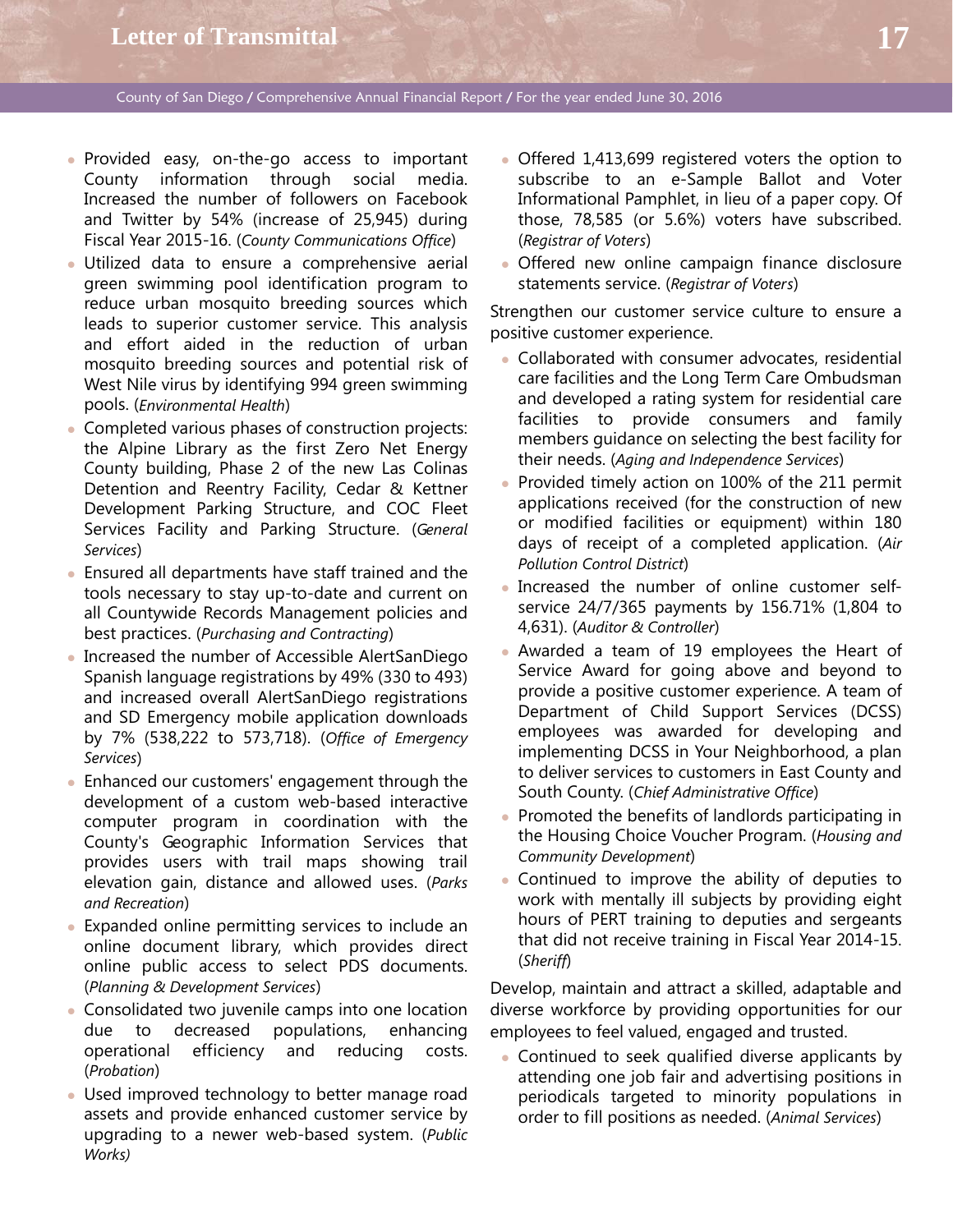- Strengthened awareness of diversity, inclusion, and cultural competence by offering Diversity & Inclusion (D&I) training for managers aligning the current course Embracing Diversity & Inclusion to the D&I Strategic Plan, and rolling out a new Countywide training in Fiscal Year 2015-16. (*Human Resources*)
- Advertised 100% of all recruitments in diverse publications in order to attract a diverse applicant pool, which contributed to an increase of 7% (122) of external diverse candidates hired in 2015. (*Human Resources*)

## **Certificate of Achievement**

The Government Finance Officers Association of the United States and Canada (GFOA) awarded a Certificate of Achievement for Excellence in Financial Reporting to the County for its comprehensive annual financial report (CAFR) for the fiscal year ended June 30, 2015. In order to be awarded a Certificate of Achievement, a government must publish an easily readable and efficiently organized CAFR. This report must satisfy both generally accepted accounting principles and applicable legal requirements.

A Certificate of Achievement is valid for a period of one year only. We believe that our current comprehensive annual financial report continues to meet the Certificate of Achievement Program's requirements and we are submitting it to the GFOA to determine its eligibility for another certificate.

## **Other Awards and Recognitions**

The County of San Diego workforce continually plans to cut costs, streamline processes, incorporate the newest technology and expand services to improve the lives of residents and save taxpayer dollars. While our goal is to improve communities, it is gratifying to be recognized for those efforts.

Here's a look at the recognition the County received during the past fiscal year for its leadership and excellence in operations.

#### **National Association of Counties (NACo)**

The National Association of Counties recognizes innovative county government programs from across the nation each year. In 2016, the County of San Diego received 48 NACo awards-the most awards given to any county in the state and the second most in the nation. Three of those awards won "Best of Category." Learn more about the awards on County News Center at www.countynewscenter.com/48-county-programswin-national-recognition/.

- Don't Get Hooked Campaign (*Aging & Independence Services*): Aging & Independence Services, which oversees Adult Protective Services, decided to partner with the San Diego District Attorney's Office in an educational campaign to alert older adults and their families to the common scams. This included the development of a "Don't Get Hooked" toolkit and campaign that details many of the common scams against older adults, plus provides tips and resources.
- Taking Community Outreach to the Next Level in Housing and Community Development (*Housing and Community Development*): In order to increase community involvement, HCD used technology and innovative thinking to give residents the ability to participate when they want and how they want. Input is used to develop the annual funding plan for federal entitlement program. HCD developed a new and engaging online presentation format to enhance community engagement and increase the number of people reached. The online presentation is available to the community 24 hours a day, seven days a week. Development of the presentation had two main objectives: to increase access to information and to make the presentation more engaging and less bureaucratic. In addition to the online presentation, HCD held one in-person community meeting at a central location. In addition to increasing resident participation from 16 to 234, HCD saved more than 30 hours of staff time spent on travel and meetings. This represents an additional \$4,000 available for community projects.
- The Fishermen Market and Pacific to Plate (*Environmental Health*): The County worked collaboratively with multiple stakeholders to find a way for local fishermen to be able to offer their fresh catch at the Bayfront, and to draft legislative language that would allow fishermen throughout the State to sell directly their fresh caught fish, providing a sustainable source of local healthy food and supporting the local economy. DEH first partnered with the San Diego Port Authority and local commercial fishermen to find a solution that would allow the Tuna Harbor Dockside Market to obtain a health permit and be able to operate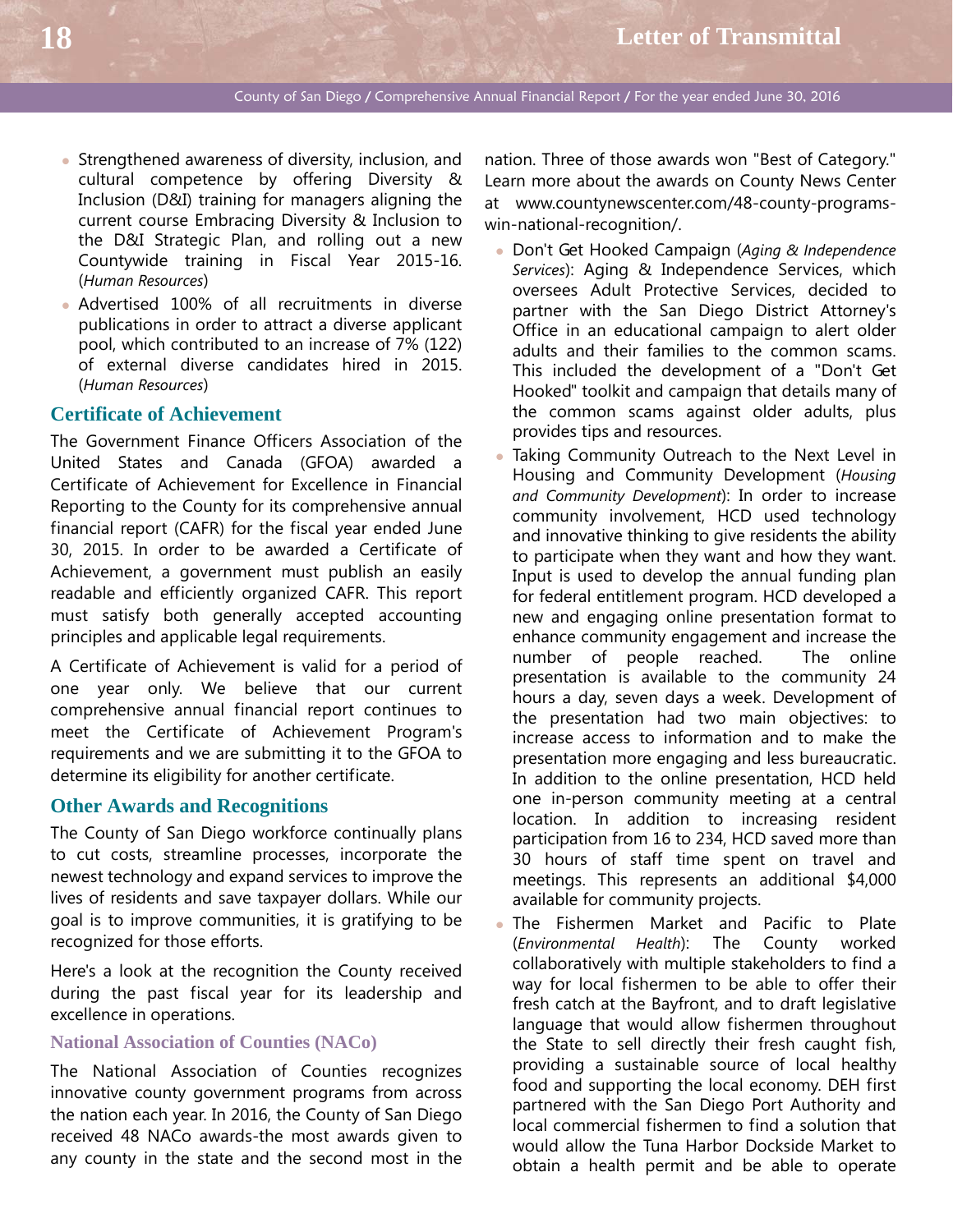dockside on Port of San Diego land. The result of this collaboration was California Assembly Bill 226, sponsored by the County of San Diego Board of Supervisors, and introduced to the legislature by California Senate Speaker Toni Atkins, amending the State Code. AB 226 was chaptered on October 8, 2015 and added Chapter 12.7 to the California Health and Safety Code, establishing operational and permitting requirements for fishermen's markets, supporting direct sales of freshly caught fish to consumers throughout the state.

- CIVICS Program (*Sheriff/Parks*): The County of San Diego Department of Parks and Recreation teamed up with the San Diego Sheriff's Department to provide the Community Involved Vocational Inmate Crew Service Program (CIVICS). This effort provides inmate labor to maintain public lands under the management of County Parks. Inmates are selected to participate in the program following an assessment, with input from the Reentry Service Division of the Sheriff's Department. Inmates are also trained in how to refurbish and repair donated bicycles which are then given to youth organizations or Probationers who need a means of transportation for school or work.
- Live Well San Diego Food System Group (*Agriculture, Weights and Measures*): The Food Systems Working Group was established to enable a cross departmental and streamlined approach to issues pertaining to the local food system. The FSWG will continue to work with food system stakeholders to support efforts to improve health, increase economic growth, and encourage environmental stewardship of the food system.
- Policy Tech Implementation (*Public Health Services*): Implemented Navex Global's Policy Tech management software solution to automate the storing, authoring, approving and distributing of policies and procedures across Public Health Services Branches. Policy Tech provides a centralized policy system that is easily accessible for employees, monitors readership compliance, and allows our programs to strive for continuous improvement and mitigate risk and maintain a high level of operational excellence.
- Stormwater Compliance Program for Private Development Projects (*Public Works*): This program employed a number of tactics to improve the process such as developing a list of priority

development projects, updating the stormwater inspection checklist, certifying all County inspectors in the Qualified SWPPP Practitioners program, and working closely with developers to navigate them toward compliance on their construction sites.

- Water Quality Equivalency Guidance Document (*Public Works*): The County led an effort to develop a WQE guidance document which establishes a mechanism to correlate quantifiable Alternative Compliance Project (ACP) benefits with Priority Development Project (PDP) impacts. This is necessary to demonstrate that an ACP project provides a greater overall water quality benefit than fully complying with the onsite stormwater pollutant control and hydromodification management requirements set forth in the Permit and BMP Design Manual. USEPA is also looking at this as potentially a national model.
- Drought Response Action Plan (*General Services*): The Departments of Public Works, Parks, General Services, Planning and Development, Sheriff and Health and Human Services worked in close collaboration to develop and execute numerous water saving projects. These drought response efforts, initiated as a result of Governor's order, have resulted in a savings equal to over 80 million gallons of water.
- California Identification Cards for County Jail Inmates (*Public Safety Group*): The DMV ID Program is a pilot project to serve as a statewide model and is intended to help inmates who have lost or have expired California Driver's Licenses or Identification Cards to obtain a California Identification Card. Government-issued identification is essential to removing barriers for reentering inmates to access social services, employment, and housing. Approximately 120 days before release, Sheriff's correctional counselors put together a list of interested inmates with their personal information, submit that list to the local DMV office, DMV office notifies Sheriff's staff which inmates are eligible, and Sheriffs staff helps inmates fill out the appropriate DMV forms. When inmates leave the County jail, Sheriff's staff includes the California Identification Card among their personal belongings.
- Court Referral Tracking Module: Justice Electronic Library System (*County Technology Office*): The Referral Tracking System was developed using the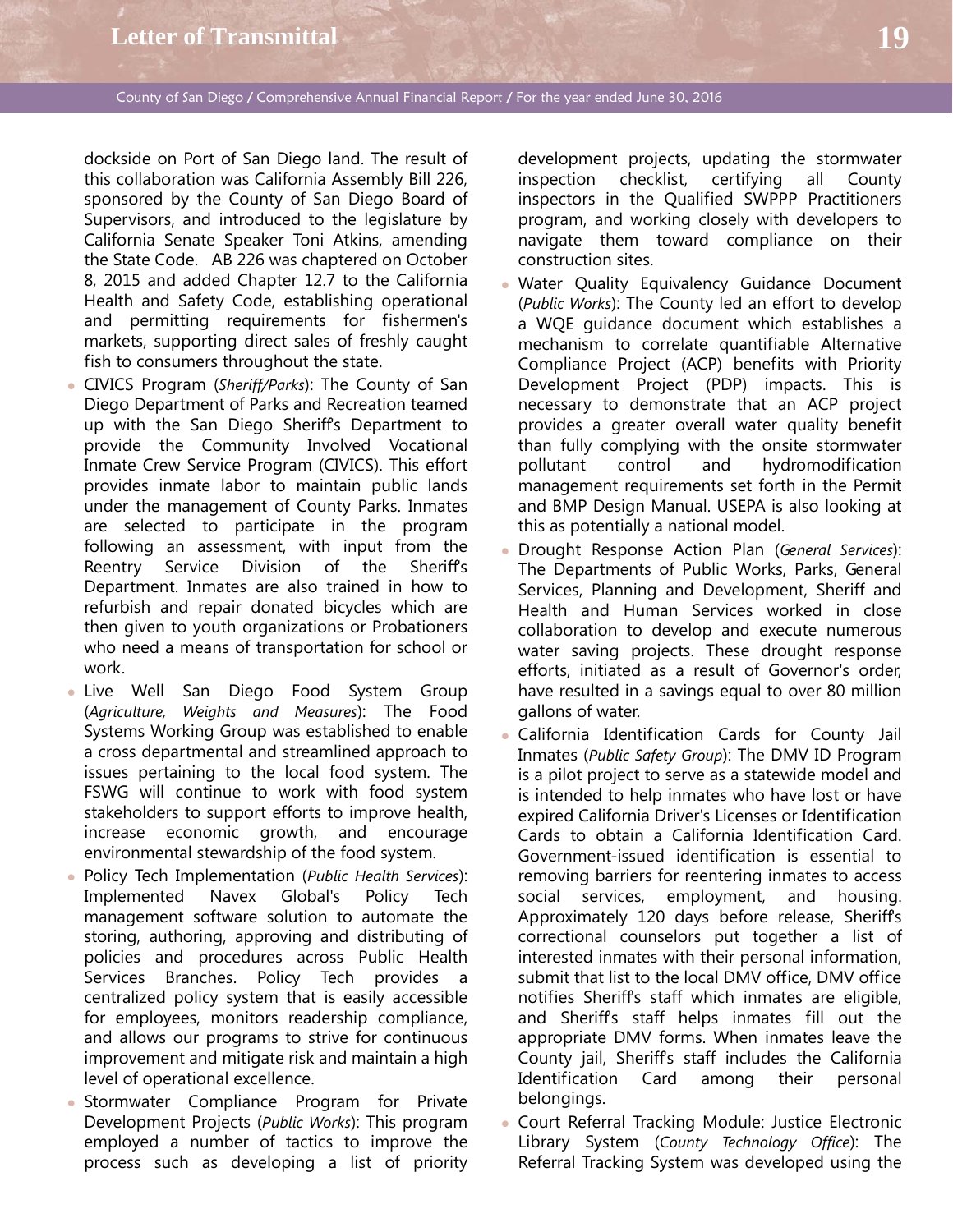existing JELS platform. The result is that Courtordered referrals are received electronically the day they are ordered; Discovery documents are received; and Court Reporters are now uploading electronic copies of the Transcripts. The DA receives an electronic copy of the resulting Sentencing Report directly into its case management system, eliminating the need to sort and file hard copy reports. The Court is also provided a JELS library which contains electronic copies of these same reports for early review. The entire process is more efficient. In addition to saving money, it allows more time for better decision-making.

- Proposition 47 Implementation (*District Attorney/ Public Defender*): Within the first month of its passage, the San Diego Public Defender filed thousands of Prop 47 petitions by people asking to reclassify certain felony crimes to misdemeanors. In April of 2015, the Office of the Public Defender, in collaboration with the San Diego District Attorney's Office and the courts developed a process to allow for an expedited review of those clients in need of quick relief. For those people who were in custody on cases that should be reduced to misdemeanors, the Public Defender's Office would immediately reach out to the DA and the court and within hours, the court would issue an order releasing the inmate. For those people in the community who were struggling, based on their past felony convictions, to find and maintain employment or secure public assistance for programs or housing, the Public Defender would again reach out to the DA and the court to ask for quick review of these Prop 47 petitions. The DA and court obliged and processed these petitions within 1-2 days. This had the effect of cleaning up some people's past and allowing them to move forward in their lives to become more engaged in the community and productive to society as a whole.
- Butane Honey Oil Lab Safety Guide for Emergency First Responders (*Environmental Health*): The County developed a collaborative project studying the extreme hazards of Butane Hash Oil with the goal of protecting first responders. As a result of this study, safety guidelines for the first responders were compiled into a guidance document which was published in the Journal of the Clandestine Laboratory Investigating Chemists Association in

January 2016, and has been disseminated to the Fire Departments throughout the region during the Zone Training sessions.

- Disaster Preparedness Curriculum (*Emergency Services*): Employing a Disaster Preparedness Curriculum, "Be Aware! Be Prepared! Exploring Natural Disasters through Research" to foster a culture of self-sufficiency and disaster readiness for San Diego County fourth grade students.
- First Responder Access and Functional Needs AFN Training Video Series (*Emergency Services*): The project is a collection of eight 10-minute videos providing first responders with helpful information to consider when evacuating individuals with physical, cognitive and emotional disabilities. The videos address autism, Alzheimer's disease and memory loss, blind and low vision, chronic illness, cognitive disabilities, deaf and hard of hearing, mental illness, and physical disabilities.
- San Diego Multiple Agency Public Safety SanMAPS (*Emergency Services*): Utilizing online geographic information systems for displaying emergency management information and intelligence such as adverse weather maps; wildfire hazard maps; and a SanMaps library.
- Assessment Center (*Human Resources*): The Department of Human Resources partnered with the Sheriff to design an assessment center for the Sheriff's Department management position applicants to measure their job performance, critical thinking skills, and presentation and communication skills while using reality-based scenarios.
- Diversity Outreach (*Human Resources*): The purpose of Diversity Outreach is to attract, develop and maintain a skilled, adaptable and diverse workforce. At the beginning of recruiting for all classifications, Human Resources compare what the current diversity is in that classification and the classification directly above, to the current census information for our County in order to determine our needs. Additionally the County does target advertising to attract applicants from diversity groups.
- E-Check vs. Online Banking Payment Video (*Treasurer-Tax Collector*): Website-based video created to explain the differences between online banking and e-checks when considering options for property tax payment methods.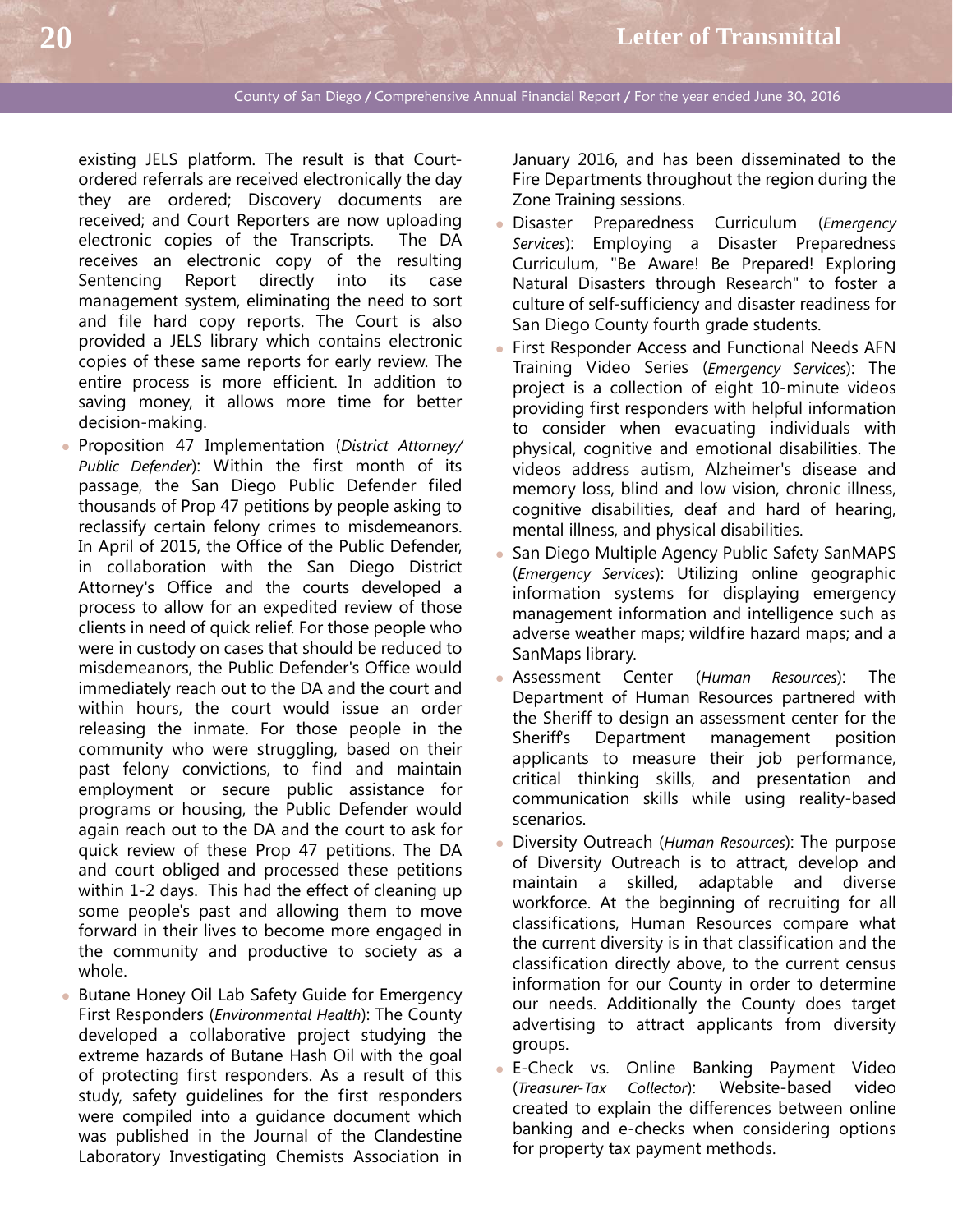- MarketWatch Report (*Treasurer-Tax Collector*): Quarterly financial market information is provided to Pool Participants and potential participants of the County's Investment Pool. This is a resource for the latest economic financial information as well as a newsletter for upcoming events.
- Property Tax Bill Library Program (*Treasurer-Tax Collector*): An in-house system for internal department staff to access consistent and accurate property tax information.
- Binational Love Your Heart (*Regional Operations*): Heart disease is the leading cause of death in the United States and Mexico. For this reason, it is critical that both nations work collaboratively to address the number one killer of the population. On Thursday, February 11, 2016 the County of San Diego and its partners celebrated the 5th Love Your Heart Day, a day-long event where free blood pressure screenings were offered throughout San Diego County and the six Border States in Mexico.
- One-on-One Health Coaching (*Human Resources*): One-on-One Health Coaching allows an employee to sign up for three 30-minute sessions with a health educator to identify areas of concern related to health and develop strategies to improve in these areas.
- Senior SNAP-Ed: Policy, Systems and Environmental Changes Improve Nutrition (*Aging & Independence Services*): The goal of the SNAP-Ed for Seniors Community Engagement Program is to engage the seniors in supporting the adoption of policy, system, and environment changes in their community that will improve access to healthy food and/or physical activity. The 14-week community engagement curriculum that the County developed may be used by other counties.
- Access Brings Innovation and Enhancements to its Call Center (*Regional Operations*): San Diego County's Access Customer Service Center has significantly enhanced its ability to deliver services to the residents of San Diego County by increasing the number of calls handled related to public assistance benefits and reducing call wait times by over 50% within the last year. This is a result of operational growth and process improvements made in 2015 as well as increased development of a specialized Community Based Organization line that was implemented to assist our most vulnerable residents more quickly and efficiently.
- Child Support Services Reaches Out to Special Populations, Helps Hundreds (*Child Support*): The effort combined the Incarcerated Parent Outreach, Family Centered Services in Escondido, DCSS in Your Neighborhood, and Veterans Outreach programs which assist parents who have limited accessibility to services.
- Intel & Recon for Military & Veterans Program (*HHSA*): County of San Diego staff from 38 County Departments and the Board of Supervisors established the first Intel & Recon for Military & Veterans Program meeting to explore how County programs might work together better by connecting the dots with current resources in order to serve San Diego County's active military, veterans and their families. This ongoing program focuses on four key areas identified in regional forums and by the County's Office of Military & Veterans Affairs. The focus areas are benefits, housing and employment, mental health and family stress, and data.
- Pathways to Well-Being (*Child Welfare Services*): Pathways to Well-Being is the County of San Diego's joint partnership and cross system collaboration between Behavioral Health Services, Child Welfare Services and families to promote safety, permanency in living situation, and overall well-being for youth in the foster system.
- Promoting Independence & Choice Program (*Aging & Independence Services*): The program in San Diego County provides voluntary conservatorship-like services at no cost to low/middle income individuals experiencing difficulty with making sound financial and/or healthcare decisions due to a cognitive challenge. By 2030, it is estimated that 92,804 individuals in the County age 65 and older will suffer from Alzheimer's disease; this does not include aging individuals with other forms of dementia. This program provides the necessary support delaying the need for Conservatorship and institutionalization.
- San Diego Veterans Independence Services at Any Age (*Aging & Independence Services*): The SD-VISA program is a partnership between Aging & Independence Services and the Veterans Administration San Diego Healthcare System (VASDHS) that affords Veterans suffering from chronic diseases and at risk of institutionalization, the opportunity to have long term services and support in their home. This is the first and only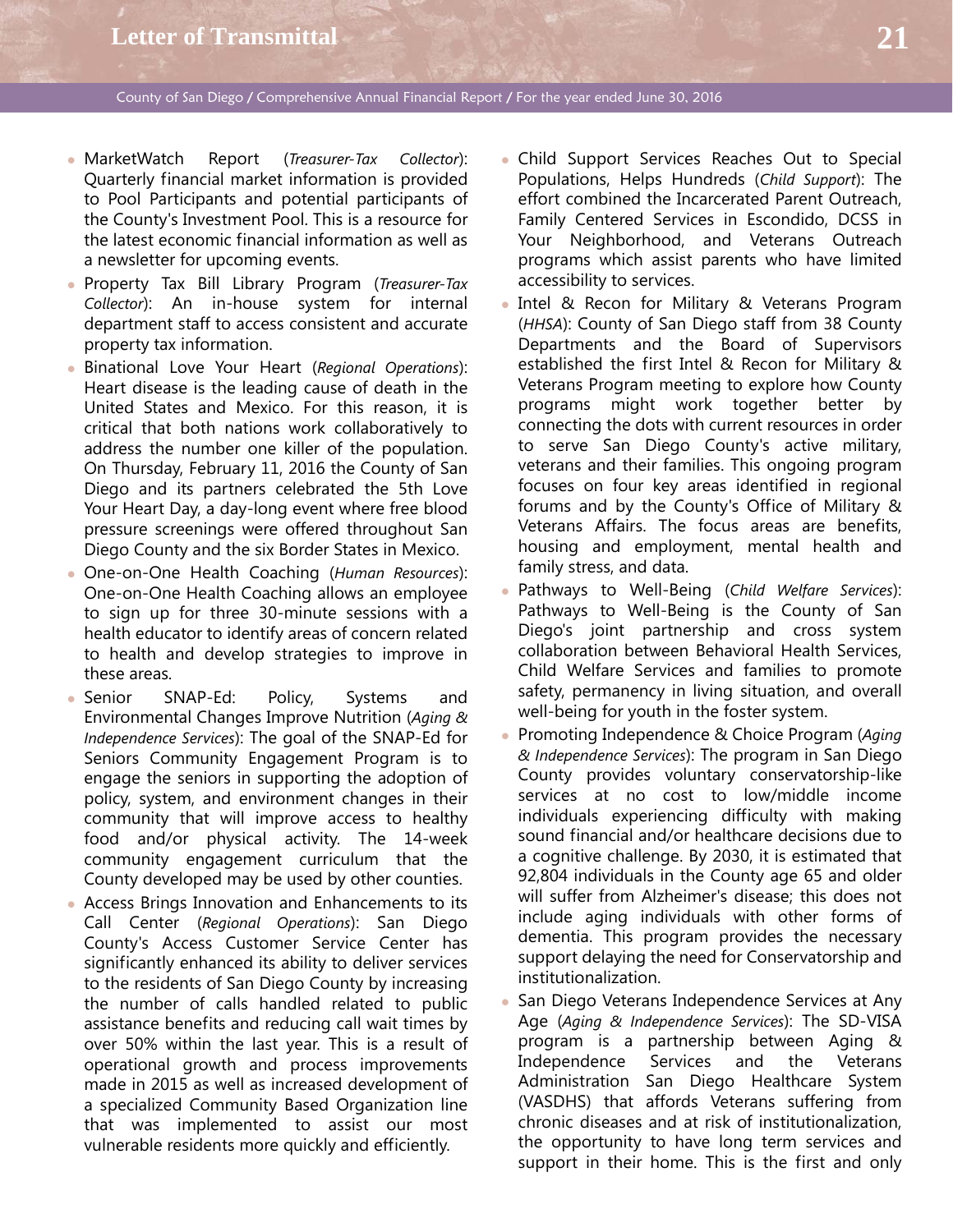program in California which has made a great impact for those Veterans served. The outcomes include a 51% decrease in hospitalizations, 20% skilled nursing home avoidance and savings of \$1.6 million to the VASDHS.

- Improving Probation Officer Effectiveness with Mobile Applications (*Probation*): Developed a mobile case management application used by San Diego County Probation Officers to efficiently manage their offender caseloads in the field, enhancing their operational effectiveness while controlling costs. The mobile application gives officers the ability to securely access offender information and enter contact notes from their smartphones, enabling them to make better decisions and provide higher quality services in order to protect and serve the community.
- Mobile Inspection eForms (*Environmental Health*): DEH implemented an electronic field inspection system in 2014 that eliminates duplicate data entry, promotes data quality by enforcing business rules, and streamlines rapid data collection. These objectives are met through introducing fillable PDF forms and on-demand data transfer to the system of record through the use of tablets and smartphones.
- Online Air Quality Grant Applications *(Air Pollution Control District)*: The District created program efficiencies and improved customer service by "going digital" with its air quality grant application process. The APCD offers financial incentives in the form of grants for the replacement of old, highly polluting heavy-duty engines in trucks, tractors, marine vessels, locomotives, and agricultural equipment. The District recently launched an online application tool, allowing customers to electronically submit applications from the convenience of their home, business, or a remote location. Nearly 100% of grant applications are now received online, creating application and processing efficiencies and saving paper and delivery costs.
- Online Testing Notification (*Air Pollution Control District*): The District developed an online notification process for 900 gas station owners and their contractors required to conduct performance tests. With the implementation of the online process, our customers can complete the necessary fields in our database while submitting the notification.
- Paperless Open Enrollment (*Human Resources*): During the 2016 Open Enrollment period, the Benefits Division eliminated approximately 45,000 paper forms by switching the enrollment process to PeopleSoft 9.2, eBenefits and posting Benefit information online.
- Real-Time Mapping of Invasive Pests (*Agriculture, Weights, Measures*): Recognizing the threat posed by invasive pests and the resulting immediate need for accurate and timely information, AWM combined the smart devices with a data gathering app called Collector to create real-time detailed maps of pest locations. We set up the base layers, configured the portals, and trained lab and field personnel to capture the pest find locations as data points on their smart devices. This innovative approach collects data from residential sample submissions and staff field surveys.
- Text and Auto Call Reminders for Eligibility Customers (*Eligibility Operations Administration*): San Diego County provides automated call messages and text reminders for Medi-Cal, CalFresh and CalWORKs renewals and Semi-Annual Reporting. The goal is to use innovative technology to help remind customers of upcoming appointments or verifications, reduce the churn rate, assist in relocating staff resources to other critical tasks, ensure customers' benefits were received timely and in an uninterrupted fashion and improve productivity and efficiency for Family Resource Center operations.
- Dare to Dream Workshop Series (*Library*): This series, created as an initial response to a recognized community need for an underserved population, is funded through California State Library grants and works with partners to offer a community gathering place where one can go to seek information from organizations that work to solidify protection from deportation, enable people to gain work authorization, the right to travel in the United States, the right to apply for a social security number and the right to apply for a California Driver's License. The services support those who entered the United States as children, and undocumented parents of U.S. citizens and lawful permanent residents respectively. These children will have the opportunity to go to college and be productive to society.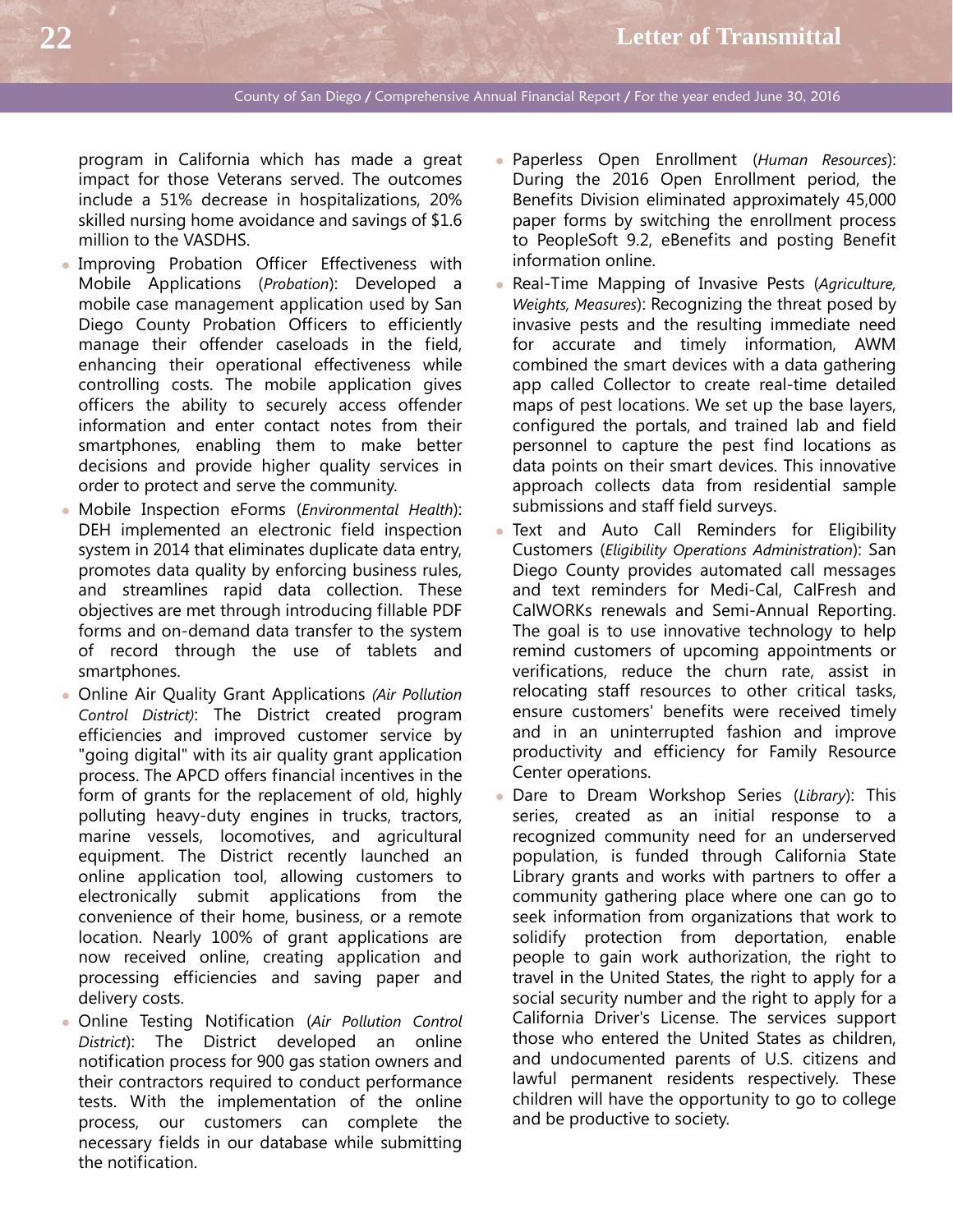- Benefit Ambassadors for Open Enrollment (*Human Resources*): The Benefits Division implemented a core team of 19 Benefit Ambassadors, with Human Resource representatives from each of the County of San Diego's five organizational groups as a new communication and training strategy to improve how employees learn about their Benefit elections.
- Deferred Compensation Millennial Focus Groups (*Treasurer-Tax Collector*): The County partnered with Nationwide Retirement Solutions, our third party administrator, to conduct focus groups of millennials in lieu of our annual satisfaction survey. The focus groups allowed us to gain a more in depth understanding of millennial perceptions of the deferred compensation program and the factors that may drive their decisions of whether or not to participate. This information has changed the method, message, and communication style used by the Program to engage millennial employees. As a result, the Program enrolled more than 700 millennial employees and increased the millennial participation rate from 44% to 51% in 2015.
- LGBT Department Training (*Probation*): The training helps officers and staff gain a better understanding of the Lesbian, Gay, Bisexual and Transgender population, explains terms, summarizes legal and ethical provisions, briefly discusses best practices, creates awareness, and emphasizes the duty of Probation to respond/provide resources. This serves the department in not only complying with the Prison Rape Elimination Act standards but also with diversity training.
- Priority Transfer Program (*Human Resources*): The process was designed to give employees that have been determined to have permanent and stationary work restrictions an opportunity to be placed in other departments. The process was centralized through Human Resources and employees are given priority when positions become vacant in all County departments.
- Project Management Workshop (*Human Resources*): Employee Development developed the Project Management Workshop as a two-day training designed to provide an overview of concepts and techniques to promote project success. This workshop covers project management basics, team dynamics, and leadership skills using a sample

project to demonstrate the application of the process, based on the PMBOK's 5 Phase Project Lifecycle.

- Recruitment Surveys (*Human Resources*): Human Resources developed and implemented a post recruitment survey evaluation tool to measure the results and outcomes of recruitment and selection methods. This tool can capture a client department's level of satisfaction with the administration of this recruitment and the quality of applicants. The survey provides the hiring department with valuable information such as diversity numbers of the qualified applicant pool, listed by ethnicity, gender, and veteran status.
- Spotlight on Speaking (*Human Resources*): County employees learn quick tips from a facilitator and are given the opportunity to practice giving a presentation. Participants receive feedback from their peers and discuss their experience in an open forum. This successful program has doubled in size since its inception.
- Work Safe, Stay Healthy Training Tracks (*Human Resources*): The Work Safe Stay Healthy program offers customized safety messaging and training to meet the needs of each employee.
- Deployment of an Application to Capture Collective Impact (*Public Health Services*): A performance management system called InsightVision was used to capture the collective impact of HHSA Regions, Public Health Services Branches, other County groups and community partners in advancing Live Well San Diego. Key objectives, measures and activities toward which multiple players contribute are captured in simple Scorecards and Strategy Maps that visually "tell the story" of community change and ultimately our collective progress in "moving the dial" on the top 10 Live Well San Diego indicators.
- **Employee Safety & Threat Assessment Program** (*Human Resources*): Human Resources collaborated with the Sheriff's Department to support Living Safely and provide employees education and awareness training regarding potential threats in the workplace and how to respond in case of a critical incident.

#### **California State Association of Counties (CSAC)**

The CSAC annual awards program honors the most innovative programs developed and implemented by California counties each year. In 2016, the County of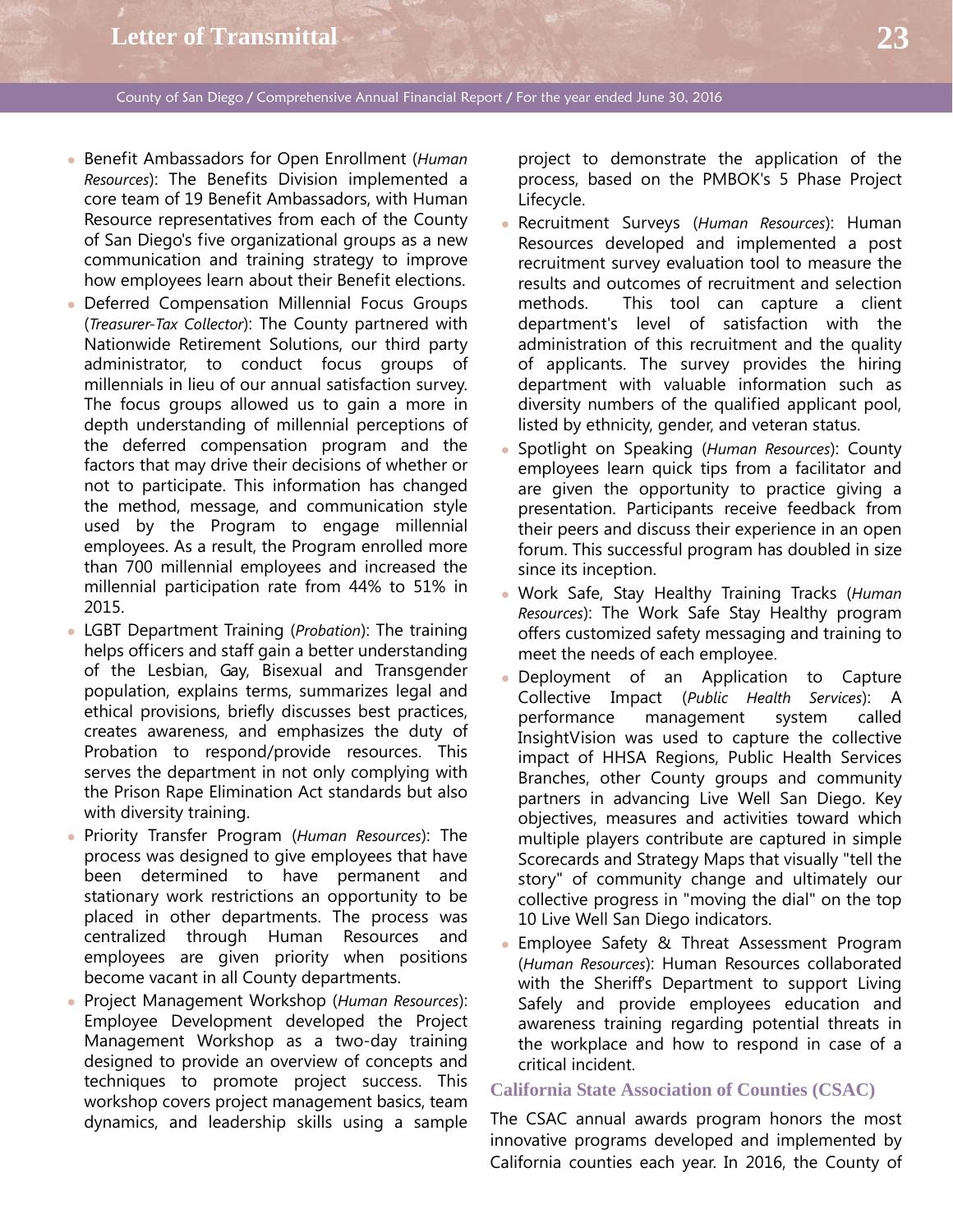San Diego led all other counties taking eight awards in all including two Challenge Awards and six Merit Awards.

The two San Diego County Challenge Award winners were:

- The Office of Emergency Services' First Responder Access and Functional Needs Training video series provides police, sheriff and firefighters with training to improve their understanding of physical, cognitive and emotional disabilities, and to promote effective and compassionate methods for evacuating those members of our community. Eight videos addressed autism, Alzheimer's disease and memory loss, blind and low vision, chronic illness, cognitive disabilities, deafness and hard of hearing, mental illness, and physical disabilities.
- The Trauma Responsive Unit Protects Youth in Custody program is a new specialized treatment unit in Juvenile Hall in which all staff are trained to provide evidence-based treatment to youth affected by traumatic experience. The juveniles are taught fundamental skills to manage their behavior/emotions when things trigger traumatic reminders. The unit is one of the first in a juvenile institutional setting to treat trauma, a highly prevalent experience for justice-involved youth and an underlying mechanism that contributes to increased risk-taking, delinquency and future adult criminal behavior that often leads to incarceration.

The six San Diego County programs to receive Merit Awards include:

- Access Brings Innovation, Enhancements to Call Center is a Health and Human Services Agency project to implement a specialized Community Based Organization (CBO) line to better assist our most vulnerable residents and improve wait times. The Access Customer Service Call Center was designed to support the Family Resource Center in delivering public assistance benefits such as Medi-Cal, CalFresh, and CalWORKs to San Diego County residents. Community advocates rely heavily on the Access CBO line because it enables them to experience shorter wait times, quickly connect with a County staff member, and inquire about multiple cases at the same time.
- Being Healthy Teen Wheel Project is a project from the Maternal, Child and Adolescent Health unit within Health and Human Services Agency which

developed a culturally and linguistically tailored tool to empower girls to optimize their overall health throughout their lifespan. At a time when many important health behaviors are developed, it is critical to provide youth with current and accurate health information. The interactive circular tool has two outer wheels that can be rotated to reveal information on nutrition, physical activity, medical and dental check-ups, self-esteem healthy choices, body changes and care, healthy relationships and emotions.

- Disaster Preparedness Curriculum is a project developed by the Office of Emergency Services with the San Diego County Office of Education to engage and empower youth to become active participants in individual, family, and community disaster preparedness. The curriculum called "Be Aware, Be Prepared" is developed for fourth grade students to teach them about natural disasters including earthquakes, volcanoes, tsunamis, hurricanes, tornadoes, floods, and wildfires. Tips on how to better prepare before, during and after these hazards are also provided. The curriculum teaches them to work with their families to create a family disaster plan and assemble an emergency kit to enhance the family's preparedness during an emergency.
- Land Development Process Reorganization consolidated and streamlined three County departments into a new, centralized Planning & Development Services department to improve customer services involving land development. Prior to this, those services had been spread out among the three departments and customers expressed dissatisfaction. As a result of the reorganization, permit processing times have been reduced for many permit types, the customer experience at our permit center has improved, and a number of new online services are now offered.
- Leveraging Tablet/4G Tech for Process Automation is a County Assessor/Recorder/County Clerk program which uses mobile technology to automate the tracking and location of boats docked at marinas in San Diego County. Since implemented, the County has inventoried 12,000 boats in 70 marinas. Previously, inventory was paper-based and required extensive time to prepare. This new process also improved customer satisfaction by enabling automatic and real-time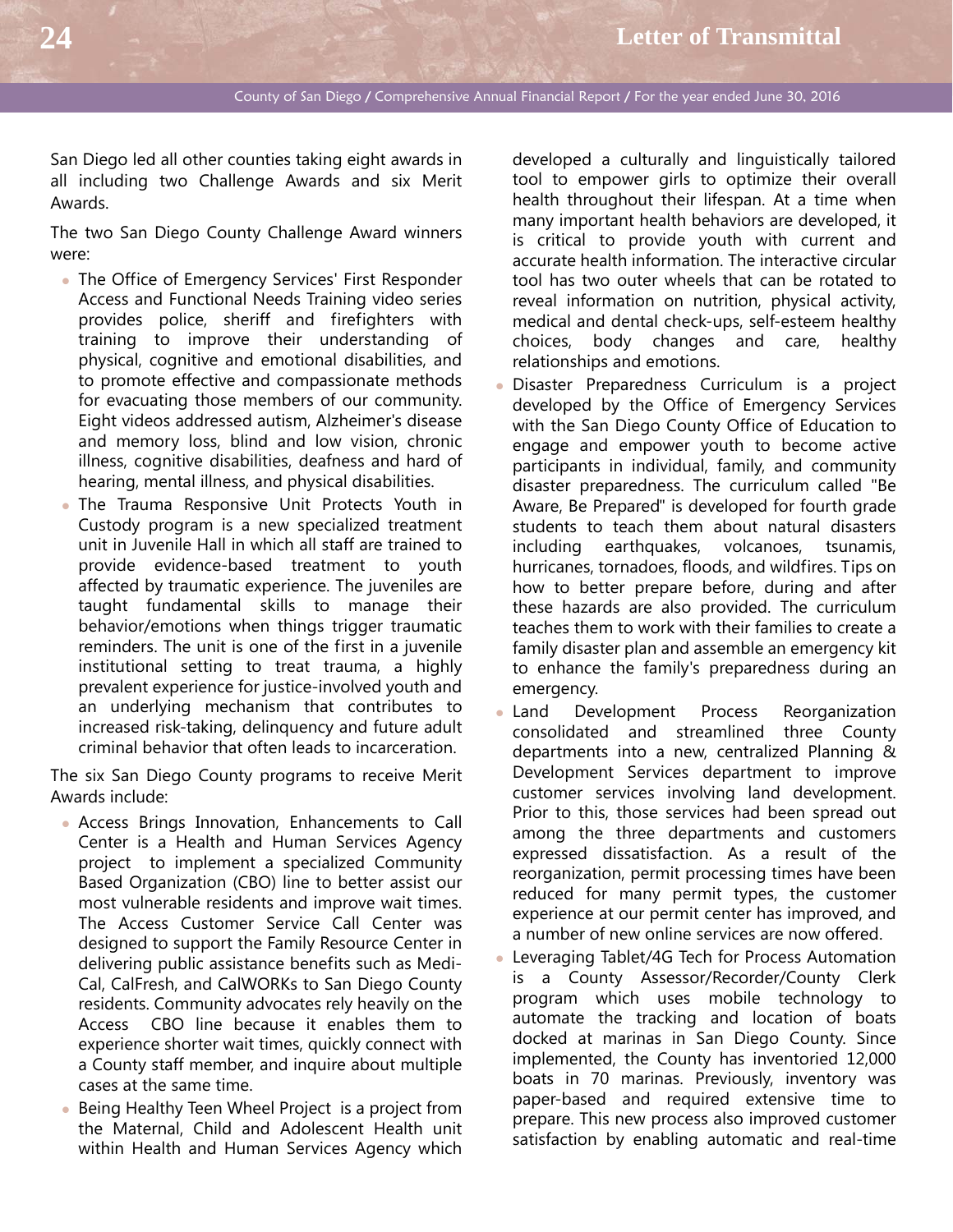updates to the line of business application for a greater percentage of timely submission of unsecured tax valuations.

 Improving Communication with Communities during Emergencies is a network formed by County Public Health Services and the Office of Emergency Services to share information with limited-English proficient communities during emergencies. The County formed a partner relay which utilizes an online communication platform, ReadySanDiego Partner Connection, to share information with community agencies trusted by its members. The two-way communication forum is updated throughout the duration of an emergency and members have agreed to translate this information into various languages and share it with their communities.

#### **Additional Honors**

- The County has earned the highest possible ratings with all three major rating agencies: Aaa rating with Moody's Investor Service, AAA rating with Standard & Poor's, and AAA with Fitch Ratings. County staff meets with the rating agencies on an annual basis to provide an update on County finances and operations. The ratings reflect the County's maintenance of a very strong fiscal position. The County's overall credit quality also benefits from stable and prudent management, which maintained the County's resilient credit strength.
- The first phase of the Las Colinas Detention and Reentry Facility construction project earned a Leadership in Energy and Environmental Design (LEED) gold rating from the U.S. Green Building Council. Only a very limited number of detention facilities of this size have ever achieved this level of sustainability. The second phase of the construction project is also being built to LEED gold rating standards.
- The Department of Purchasing and Contracting (DPC) earned the 2015 Achievement of Excellence in Procurement Award from the National Procurement Institute (NPI). DPC has received the award for 15 consecutive years. The County of San Diego is one of only 49 government agencies in California and one of only 47 counties in the United States and Canada to receive the award. The award recognizes organizational excellence in procurement by measuring innovation,

professionalism, e-procurement, productivity, and leadership attributes. In addition to NPI, the Achievement of Excellence in Procurement Award is sponsored by the California Association of Public Procurement Officials (CAPPO), Florida Association of Public Procurement Officials (FAPPO), the Institute for Supply Management (ISM), NIGP: The Institute for Public Procurement, the National Association of State Procurement Officials (NASPO), the National Association of Educational Procurement (NAEP), the Texas Public Purchasing Association (TxPPA), and the Canadian Public Procurement Council/Conseil canadien des marchés publics (CPPC).

- Las Colinas Detention and Reentry Facility has garnered two more awards: the Western Council of Construction Consumer's 2015 Project Excellence Award Program for Exceptional Project Achievement and Sustainability Excellence Innovative Solutions Distinction. The organization applauded the County's efforts to initiate safe, cost-effective, and high-quality construction projects. They further indicated the project demonstrated excellence that is both inspirational and instructive to the construction industry. Las Colinas is also gold certified for Leadership in Energy and Environmental Design (LEED).
- The California Council of the Society of American Registered Architects presented the Alpine Library with a Design Award of Honor at its 2015 Professional Design Awards Celebration. The award recognizes superior achievement and professional design.
- At their Annual Designs Awards ceremony, the American Institute of Architects San Diego presented the Patron of the Year Award to the County Board of Supervisors and the Department of General Services. Citing some of the recent notable County projects, presenter Dan Stewart noted their successful combination of good design, LEED achievements and community enrichment. Accepting the award for the Board of Supervisors was Supervisor Ron Roberts and for General Services, Director April Heinze.
- Phase 1 of the Las Colinas Detention and Re-Entry Facility was recognized by the Association of General Contractors in the unique special project category at the Build San Diego Award luncheon in November 2015. A distinguished panel of industry leaders who served as judges identified the project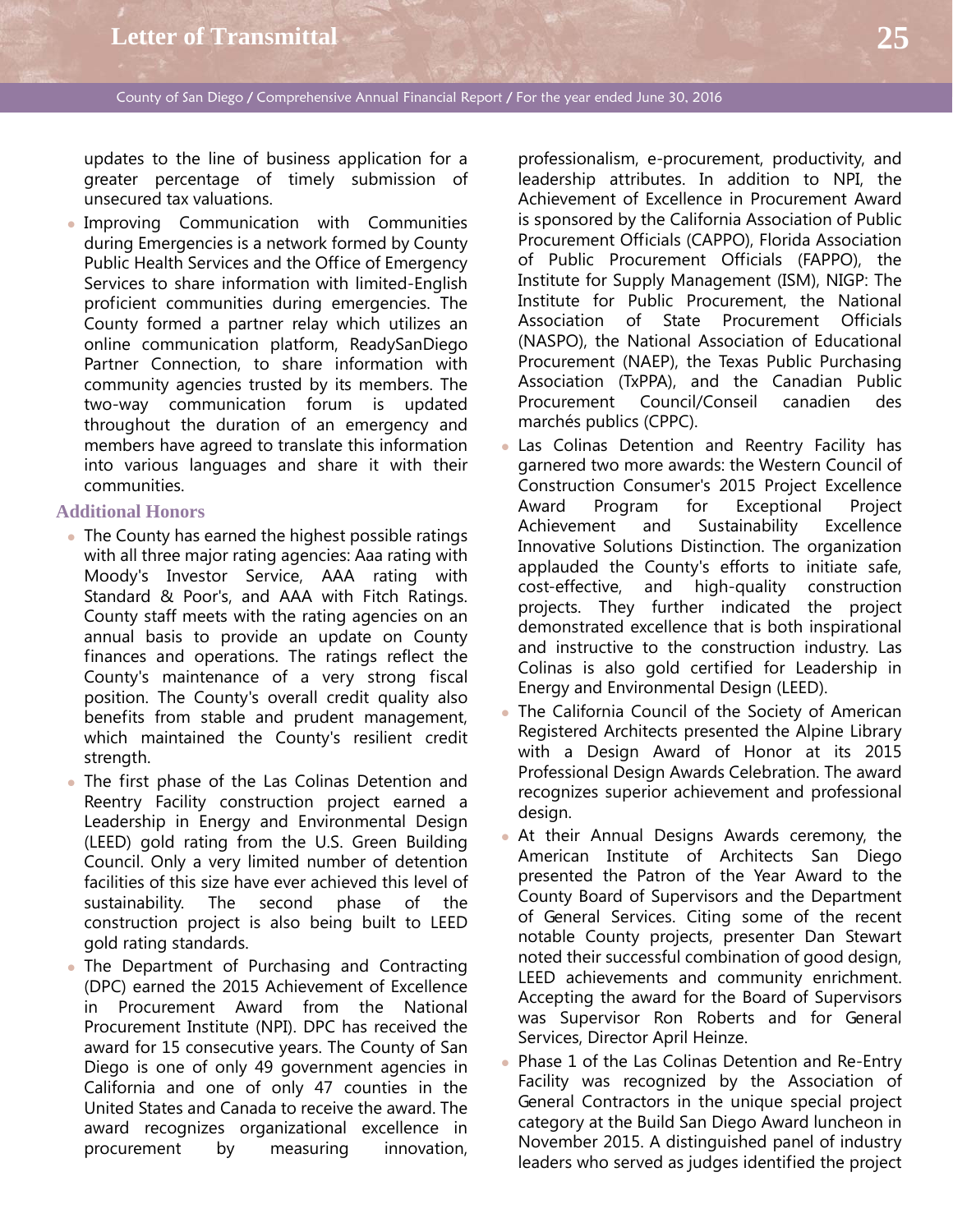as "the best of the best" in regional construction. Accepting the award was Supervisor Ron Roberts, DGS Project Manager Andrew Bohnert and a representative for the general contractor, Balfour Beatty Construction.

- The Design-Build Institute of America (DBIA) recognized the County of San Diego and the Department of General Services during its national conference by announcing that the Waterfront Park received the 2015 Project/Team Award of Excellence in the Civic/Assembly category. This is the 18th award/recognition garnered by this highly regarded and popular civic space. General Services Director April Heinze was selected as a recipient of the Distinguished Design-Build Leadership Award in the Owner category. The Distinguished Leadership Awards recognize individuals that have demonstrated exemplary leadership in the advancement of design-build and design-build best practices, ultimately enhancing our nation's ability to achieve superior project outcomes. The 12 recipients of this award include public and private owners, design and construction practitioners, elected officials at the federal, state, and local level, and full-time faculty and students at accredited institutions of higher learning.
- The Department of General Services (DGS) Facility Management received the California Counties Facilities Services Association Public Facilities Award of Excellence for 2015. This award is presented to counties and cities that have demonstrated exceptional dedication to facility management excellence through best practices, process innovation, staff development, department automation, energy program improvements, and client service. DGS departmental leadership has continued to demonstrate continuous efforts to enhance the development of programs and processes designed to extend the life of our public facilities.
- The Assessor/Recorder/County Clerk (ARCC) was one of four winners (in a field of 300+ applicants) of the 2015 Digital Government Achievement Awards in the category of Government to Citizen Local Government. ARCC was selected for this award for the Online Home Owners Exemption (HOX), which replaced the paper form and manual process. The public is now able to go online and

complete the application, digitally sign it (including two signatures, if required), and submit it for processing.

- . The County Communications Office (CCO) was honored by the National Association of Telecommunications Officers and Advisors (NATOA) at its annual conference and awards ceremony in September 2015. The County took first place in the social media category as well as the public health category for a video about the fourth year of the Live Well San Diego initiative. The CCO was also honored in five other categories, including Overall Excellence. In addition, Multimedia Manager Michael Russo was honored with NATOA's Brian Wilson Memorial Award for Programming Excellence for his leadership and impact to the community through programming. The conference was held in San Diego this year, and several members of the CCO team served as presenters on a variety of topics.
- The Department of Environmental Health's Beach Water Quality Mobile Web Application, launched last year, has earned a 2015 Merit Award from the California State Association of Counties for getting the word out about beach water quality. The mobile app, which gives the public an interactive map that shows beach water status at more than 90 beaches countywide, also won a 2014 Achievement Award from the National Association of Counties, and has been applauded by the public for its innovation and simplicity. The primary goal of this Mobile website, as well as our other social media tools, is to notify the public of water quality conditions across the county and provide updates when water quality status changes. This allows the public to make informed decisions about potential beach water quality health risks, which occur when water quality does not meet State health Standards.
- The Department of Parks and Recreation (DPR) recently received top honors in the form of two marketing awards. DPR was named Emerging Brand of the Year by SDX "Brand Diego Awards" for the new graphic identity of DPR and the "upside of outside" campaign. The Brand Diego Awards honor San Diego companies and individuals who have made a notable or lasting impact in advertising, marketing, or communications to help build strong brands. DPR also received a Silver Bernays Award from the local chapter of the Public Relations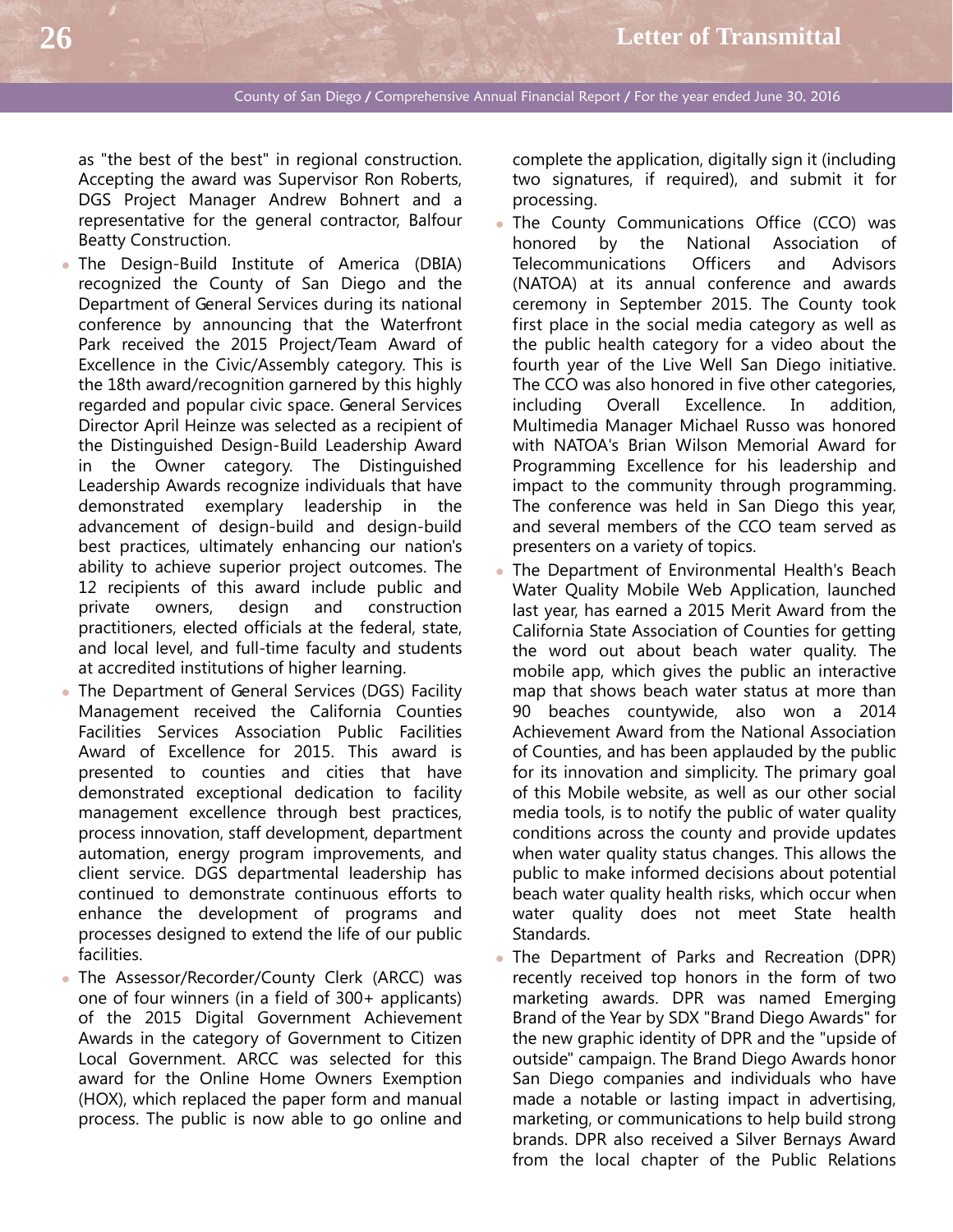Society of America (PSRA) for DPR's innovative strategic marketing campaign. The PRSA awards are open to all agencies and organizations in San Diego and Imperial counties and recognize the finest in public relations campaigns including media relations, community relations and public affairs.

- The Department of Environmental Health's Hazardous Materials Division and Supervising Environmental Health Specialist Sande Pence were honored with awards at the 2016 California Certified Unified Program Agency (CUPA) Training Conference in Anaheim. The Hazardous Materials Division's "eForms team" received an "Outstanding Innovation" award for creating and launching its new eForms field inspection software. Pence received an "Outstanding CUPA Individual" award for her contributions to helping successfully enact SB 612 - Hazardous Materials. The eForms field inspection software provides electronic compliance inspection reports to CUPA-regulated facilities and automatically extracts data captured during the inspection for upload to the data management system, Accela Automation. It has been well received by inspectors, managers, facility owners and operators. Pence was recognized for her efforts to help streamline the statutory language for tank facilities subject to the Aboveground Petroleum Storage Act and Underground Storage Tank programs in the new legislation.
- The Alliant Build America Awards highlight the nation's most significant construction projects. This year, its 2016 Marvin Black Partnering Excellence Award went to the County's Department of General Services for Las Colinas Detention and Reentry Facility. The Black award recognizes a superior collaborative effort between major stakeholders to complete a world class project. In this case, the project included the Sheriff's Department, General Services and the contractor, Balfour Beatty Construction. The awards, which were announced during the Association of General Contractors annual convention in San Antonio, are considered by many to be the most prestigious recognition of construction accomplishments in the U.S.
- Two DGS managed projects were recognized for superior construction and contract administration. The California Counties Architect and Engineer Association awarded the Las Colinas Detention and

Reentry Facility the 2016 Public Project of the Year Award at the California General Services Administration conference in Sacramento. The Cedar & Kettner Parking Structure received the Construction Managers Association of America 2016 Public Works Greater than \$15 Million Project Award.

- The National Association of Area Agencies on Aging (n4a) gave both the County's "Don't Get Hooked" Scam Prevention Campaign and SNAP-Ed for Seniors Community Engagement Program Aging Innovations Awards and the San Diego Veterans Independence Service at any Age (SD-VISA) program received an Aging Achievement Award in July.
- First 5 San Diego was awarded with the Certificate of Achievement for Excellence in Financial Reporting from the Government Finance Officers Association (GFOA) for its Comprehensive Annual Financial Report (CAFR) for the fiscal year ended June 30, 2015. The CAFR Program recognizes state and local governments that go beyond the minimum requirements of generally accepted accounting principles to prepare a comprehensive annual financial report that evidences the spirit of transparency and full disclosure. This is the second time First 5 San Diego has been recognized with the award.
- The American Library Association honored San Diego County Library (SDCL) with a 2016 John Cotton Dana Award. This national award recognizes outstanding public relations among the more than 100,000 libraries nationwide and comes with a \$10,000 prize. The money will be used to continue the library's work in helping children develop skills for success in school. With only 40 percent of San Diego County children aged 3 to 5 in preschool, San Diego County Library set out to increase the number of kids ready for kindergarten by launching the 1,000 Books Before Kindergarten program. SDCL looked at best practices throughout the country and developed a robust program to prompt children to read, gets the whole family engaged and provides access to thousands of new children's books. As a result, 18,000 children have signed up to participate, SDCL has seen a 17 percent increase in picture book circulation and a 43 percent increase in early reader book circulation.